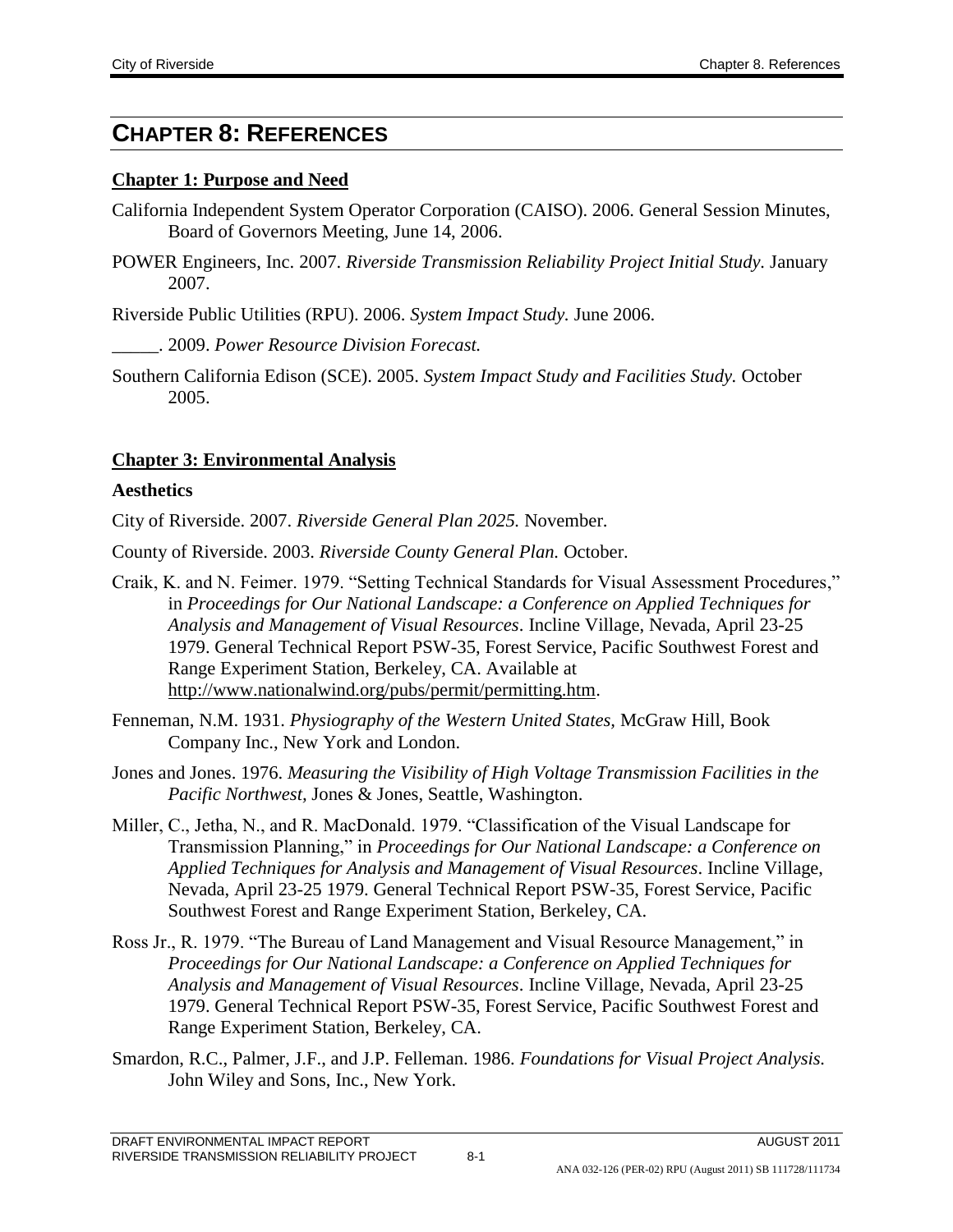- U. S. Department of the Interior, Bureau of Land Management (BLM). 1986. *Visual Resource Inventory,* Manual H-8410-1, Bureau of Land Management. Available at <http://www.blm.gov/nstc/VRM/8410.html>.
	- \_\_\_\_\_. 1986a. *Visual Resource Contrast Rating,* Manual H-8431-1. Available at [http://www.blm.gov/nstc/VRM/8431.html.](http://www.blm.gov/nstc/VRM/8431.html)

#### **Agriculture and Forestry Resources**

- California Department of Finance (DOF), Summary of California County Agricultural Commissioners' Reports. 2004-2005. Gross Values by Commodity Groups, October 2006. Available at [http://www.dof.ca.gov/HTML/FS\\_DATA/Fs\\_home.asp](http://www.dof.ca.gov/HTML/FS_DATA/Fs_home.asp).
- City of Riverside. 2004. General Plans and Supporting Documents, Environmental Impact Report. November.

\_\_\_\_\_. 2005. General Plan 2025 Final Program Environmental Impact Report. Available at [http://www.riversideca.gov/planning/genplan2025-2.htm.](http://www.riversideca.gov/planning/genplan2025-2.htm)

- \_\_\_\_\_. 2007. *Riverside General Plan 2025.* November.
- County of Riverside. Riverside County Integrated Project General Plan Final Program Environmental Impact Report (State Clearinghouse No. 20022051143), March 2003. Available at [http://www.rctlma.org/genplan/default.aspx.](http://www.rctlma.org/genplan/default.aspx)

County of Riverside. 2003. General Plan, Eastvale Area Plan.

\_\_\_\_\_. 2003. General Plan, Jurupa Area Plan.

- \_\_\_\_\_. 2003. Riverside County Integrated Project, General Plan. Adopted October 7, 2003. Available at [http://www.rctlma.org/generalplan/index.html.](http://www.rctlma.org/generalplan/index.html)
- \_\_\_\_\_. 2006. Geographic Information System Database. Available for review at the County of Riverside Planning Department or on December 21, 2006, at <http://www3.tlma.co.riverside.ca.us/pa/rclis/index.html>.
- \_\_\_\_\_. 2007. Clerk of the Board of Supervisors, Ordinances, April 2007. Available at [http://www.clerkoftheboard.co.riverside.ca.us/ords.htm.](http://www.clerkoftheboard.co.riverside.ca.us/ords.htm)
- \_\_\_\_\_. 2009. County of Riverside Land Information System. Available at [http://www2.tlma.co.riverside.ca.us/aims/pa/rclis. Accessed 2009.](http://www2.tlma.co.riverside.ca.us/aims/pa/rclis.%20Accessed%202009)
	- \_\_\_\_\_. 2009. Riverside County Zoning Ordinance.
- County of Riverside Transportation and Land Management Agency (TLMA). 2004. Geographic Information Systems, Agricultural Preserves Shapefile.
- Department of Conservation. 2002. Riverside County Williamson Act Lands Map. Prepared by the State of California, Department of Conservation, Division of Land Resource Protection.
- \_\_\_\_\_. 2004. Farmland Mitigation and Monitoring Program (FMMP). Riverside County.
- \_\_\_\_\_. 2004. Farmland in California Map. State of California, Department of Conservation, Division of Land Resource Protection.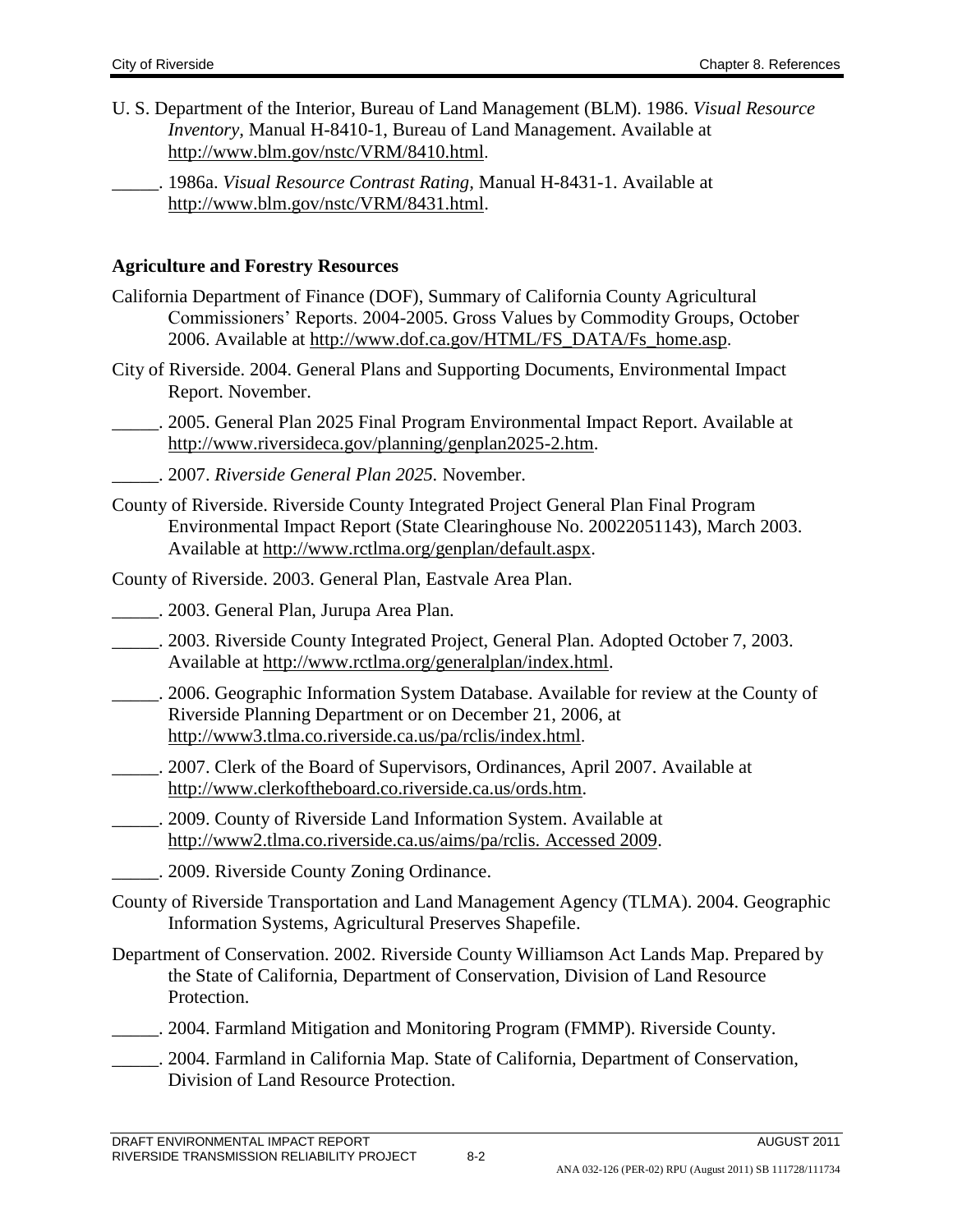- Hayes, Steve. 2006. City of Riverside, Community Development Department, Planning Division. Personal communication on March 29, 2006.
- Office of the Agricultural Commissioners. 2005. Riverside County 2005 Agricultural Production Report. Available at [http://www.rivcoag.org.](http://www.rivcoag.org/)
- Riverside County Agricultural Crop and Livestock Report. 2005. Available at [www.rivcoag.org/agdept/opencms/publications](http://www.rivcoag.org/agdept/opencms/publications).
- Riverside County Integrated Project. 2003. General Plan Final Program, Environmental Impact Report, Volume I. Riverside County, California.
- U.S. Department of Agriculture. 1971. Soil Conservation Service, Soil Survey, Western Riverside Area, California. November. Available at the County of Riverside.

#### **Air Quality and Greenhouse Gas Emissions**

- California Air Resources Board (CARB). 2010. Ambient Air Quality Standards Table obtained from [http://www.arb.ca.gov/research/aaqs/aaqs2.pdf.](http://www.arb.ca.gov/research/aaqs/aaqs2.pdf)
- \_\_\_\_\_. 2003. Air Designations Maps. Available at [www.arb.ca.gov/desig/adm/adm.htm.](../Internal%20Review/www.arb.ca.gov/desig/adm/adm.htm)
- Governor's Office of Planning and Research (OPR). 2008. CEQA and Climate Change: Addressing Climate Change through California Environmental Quality Act (CEQA) Review.
- South Coast Air Quality Management District (SCAQMD). 2010. Air Quality Significance Thresholds obtained from [http://www.aqmd.gov/ceqa/handbook/signthres.pdf.](http://www.aqmd.gov/ceqa/handbook/signthres.pdf)
- . 2008a. Draft Guidance Document Interim CEQA Greenhouse Gas (GHG) Significance Threshold.
- Western Regional Climate Center (WRCC). Climate of California. Available at [http://www.wrcc.dri.edu/summary/Climsmsca.html.](http://www.wrcc.dri.edu/summary/Climsmsca.html)

### **Biological Resources**

- Davenport, A. 2006. Riverside Transmission Reliability Project San Bernardino Kangaroo Rat *Dipodonmys merriami parvus* & Los Angeles Pocket Mouse *Perognathus longimembris brevinasus* Survey. Prepared for TRC Essex, Inc., Carlsbad, CA, unpublished report pages 18pp.
- Greaves, J.M. 1987. Nest-site tenacity of Least Bell's Vireos. Western Birds 18:50–54.
- Holland, RF. 1986. Preliminary Descriptions of the Terrestrial Natural Communities of California. State of California, The Resources Agency.
- Jass, G.F.E. 2000. Avian mortality from power lines: a morphologic approach of a species-specific mortality. Biological Conservation 95: 353-359.
- Kirkpatrick, J. B., and Hutchinson, C. F. 1977. The community composition of California coastal sage scrub. Vegetation 35:21-33.
- Laymon, S.A., and M. D. Halterman. 1987. Can the western subspecies of Yellow-billed Cuckoo be saved from extinction? Western Birds 18:19–25.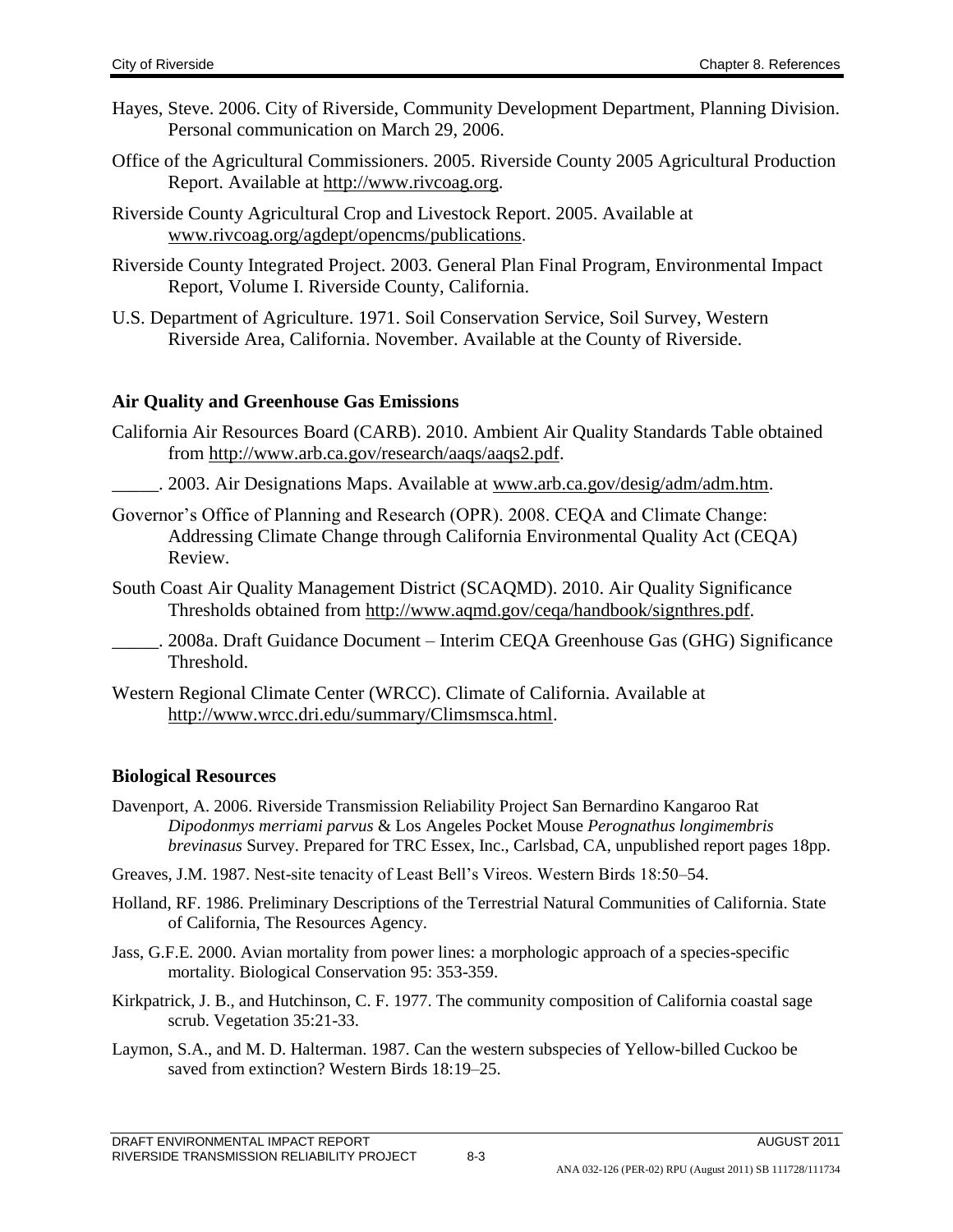- Osborne, K.H. 2006. First year focused survey for Delhi sands Flower-loving fly on the Riverside Public Utilities, Riverside Transmission Reliability Project, Riverside and San Bernardino Counties, California. Prepared for TRC Essex, Inc., Carlsbad, CA. 12 pp.
	- \_\_\_\_\_. 2010. Focused Survey for Delhi Sands Giant Flower-Loving Fly on a Portion of the Riverside Transmission Reliability Project, Riverside County, California. Prepared for POWER Engineers, Inc. November.
- POWER Engineers, Inc. 2010. *Riverside Transmission Reliability Project Biological Technical Report.* Prepared for City of Riverside Public Utilities by POWER Engineers, Inc. Anaheim, CA. June.

Survey Reports Included:

Burrowing Owl Focused Survey (2007) Presence/Absence Surveys for Least Bell's Vireo, Southwestern Willow Flycatcher, and Yellow-Billed Cuckoo (2007) Habitat Assessments and Focused Plant Surveys (2008) First Year Focused Survey for Delhi Sands Flower-Loving Fly (2006)

- Riverside Local Agency Formation Commission (LAFCO). 2009. Negative Declaration, Jurupa Valley Incorporation. Prepared for LAFCO by BonTerra Consulting. Costa Mesa, CA. November.
- Sawyer and Keeler-Wolf. 1995. A Manual of California Vegetation. California Native Plant Society. California Native Plant Society. Sacramento.
- Smith, RL. 1980. Alluvial scrub vegetation of the San Gabriel River flood plain, California. Madrono, 27:126-138.
- Thomsen, Lise. 1971. Behavior and ecology of burrowing owls on the Oakland Municipal Airport. The Condor, 73:177-192.
- TRC Essex. 2006. Draft Riverside Transmission Reliability Report Burrowing Owl and Riparian Bird Species Habitat. Carlsbad, California, unpublished report 14pp.
- U. S. Fish and Wildlife Service (USFWS). 1993. Endangered and threatened wildlife and plants; determination of endangered status for the Delhi Sands flower-loving fly. Federal Register 58 (183):49881-49887.
- \_\_\_\_\_. 1997. Delhi sands Flower-loving Fly (*Rhaphiomidas terminatus abdominalis*) Recovery Plan. U.S. Fish and Wildlife Service, Portland, OR. 51 pp.
- \_\_\_\_\_. 1998. Draft recovery for the least Bell's vireo. U.S. Fish and Wildlife Service, Portland, OR. 135pp.
- \_\_\_\_\_. 2006. Least Bell's Vireo (*Vireo bellii pusillus*) 5-Year Review Summary and Evaluation. Carlsbad, CA. 27pp.
- Western Riverside Multiple Species Habitat Conservation Plan, Implementation Agreement, and Incidental Take Permit. 2003. Adopted by County 6/17/ 2003 (USFWS ITP June 2004).
- Western Riverside County Regional Conservation Authority (RCA). 2011. Personal communication with Stephanie Standerfer. July 25.

### **Cultural Resources**

Altschul, Jeffery, Martin R. Rose, and Michael K. Lerch. 1984. Man and Settlement in the Upper Santa Ana River Drainage: A Cultural Resource Overview. Report Prepared for Los Angeles District, U.S. Army Corps of Engineers. Tucson: Statistical Research Inc.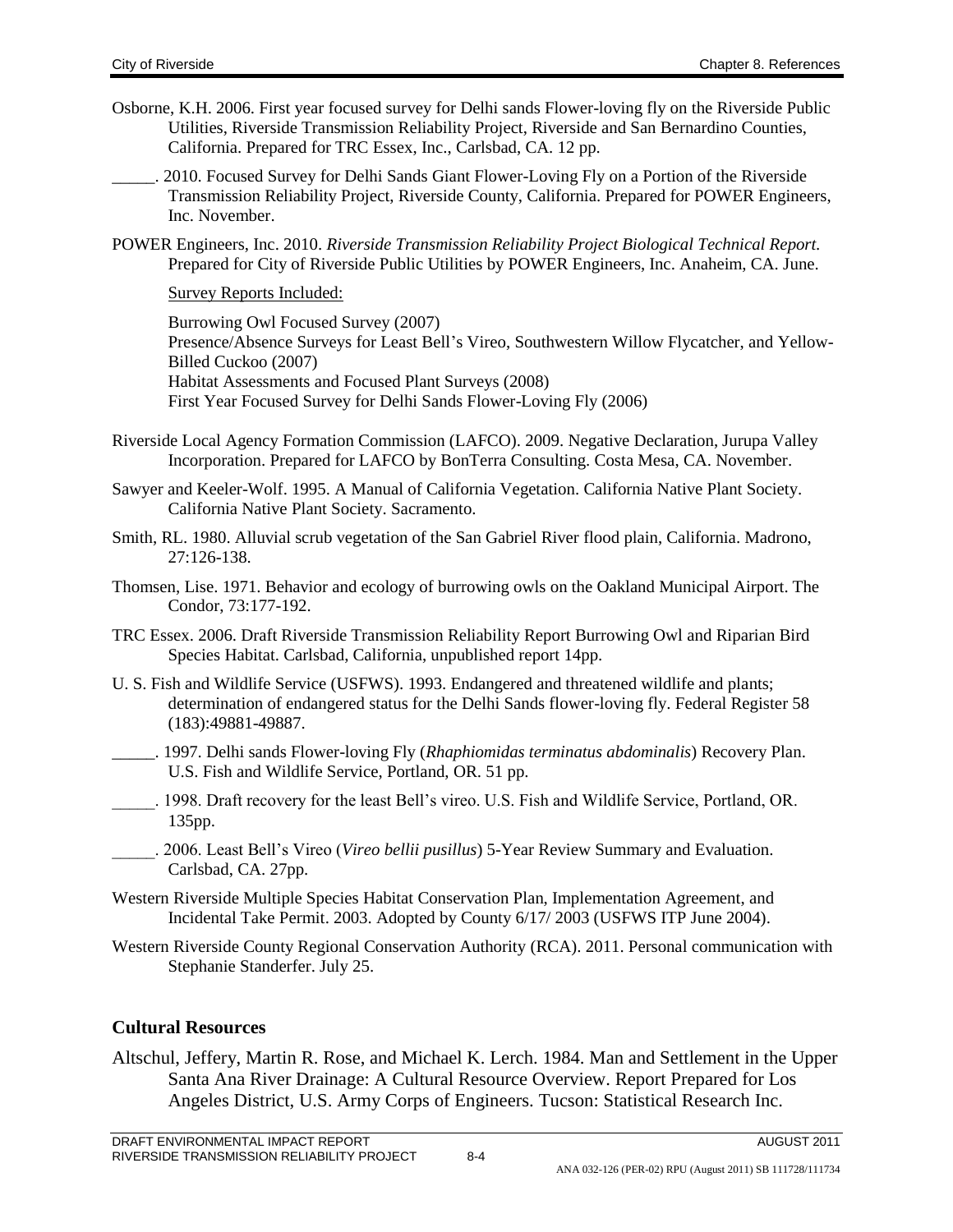- Antevs, E. 1952. Climatic History and the Antiquity of Man in California. *University of California Archaeological Survey Reports* 16:23–31. Berkeley, CA.
- Archaeological Consulting Services (ACS). 1995. Santa Ana River Phase-3b Bikeway Project, Archaeological Site Record, Site 33-7540/CA-RIV-5806H. On file, Eastern Information Center, Riverside, CA.
- Bean, L.J, and Florence Shipek. 1978. Luiseño. In *Handbook of North American Indians: California.* Robert F. Heizer, editor, Vol. 8, pp. 550-563. Smithsonian Institution, Washington D.C.
- Bean, L.J. and C. R. Smith. 1978b. Serrano. In *Handbook of North American Indians: California*. Volume 8. Robert F. Heizer, volume editor, Vol. 8, pp. 570-574. Smithsonian Institution, Washington D.C.
- City of Riverside. 2004. Electronic document, [http://www.riversideca.gov/empire/history.htm](http://www.riversideca.gov/empire/history.html).
- \_\_\_\_\_. 2004. Historic Resource Property Information Database. Available at [http://olmsted.riversideca.gov/historic\\_resources](http://olmsted.riversideca.gov/historic_resources).
- \_\_\_\_\_. 2007. City of Riverside Historic Districts and Buildings. Available at <http://olmsted.riversideca.gov/historic/>.
- Collet, Russell. 2000. California DPR-523 Form, 33-9651. On file, Eastern Information Center. Riverside, CA.
- Davis, O. K., and W. D. Sellers. 1998. Contrasting Climatic Histories for Western North America during the Early Holocene. *Current Research in the Pleistocene* 4:87–89.
- Dutschke, Dwight. 1988. American Indians in California. In Five Views: An Ethnic Historic Site Survey for California. An Online Book. California Department of Parks and Recreation, Office of Historic Preservation. Available at [http://www.cr.nps.gov/hisory/online\\_books/5views/5views.htm](http://www.cr.nps.gov/hisory/online_books/5views/5views.htm).
- Forbes, Jack D. 1969. Native Americans of California and Nevada: A Handbook. Healdsburg, CA: Naturegraph Publishers.
- Goldberg, S. K., C. J. Klink, J. A. Onken, W. G. Spaulding, M. C. Robinson, M. C. Horne, and R. L. McKim. 2001. *Metropolitan Water District of Southern California Eastside Reservoir Project Final Report of Archaeological Investigations, Vol. IV: Synthesis of Findings*. Report prepared by Applied EarthWorks, Inc., Hemet, CA. Report submitted to the Metropolitan Water District of Southern California, Los Angeles, CA.
- Greenwood, Robert S., J.M. Foster, J.J. Schmidt, C.A. Weber, G.R. Romani. 1991. Cultural Resources Investigation: Inland Feeder Project. On file, Eastern Information Center. Riverside, CA.
- Gunther, Jane Davies. 1984. *Riverside County, California, Place Names: Their Origins and Their Stories*. Riverside, CA.
- Haas, Lisbeth. 1995. Conquests and Historical Identities in California, 1769-1936. Berkeley, CA: University of California.
- Hall, S. A. 1985. Quaternary Pollen Analysis and Vegetational History of the Southwest. In *Pollen Records of Late Quaternary North American Sediments*, edited by V. Bryant, Jr.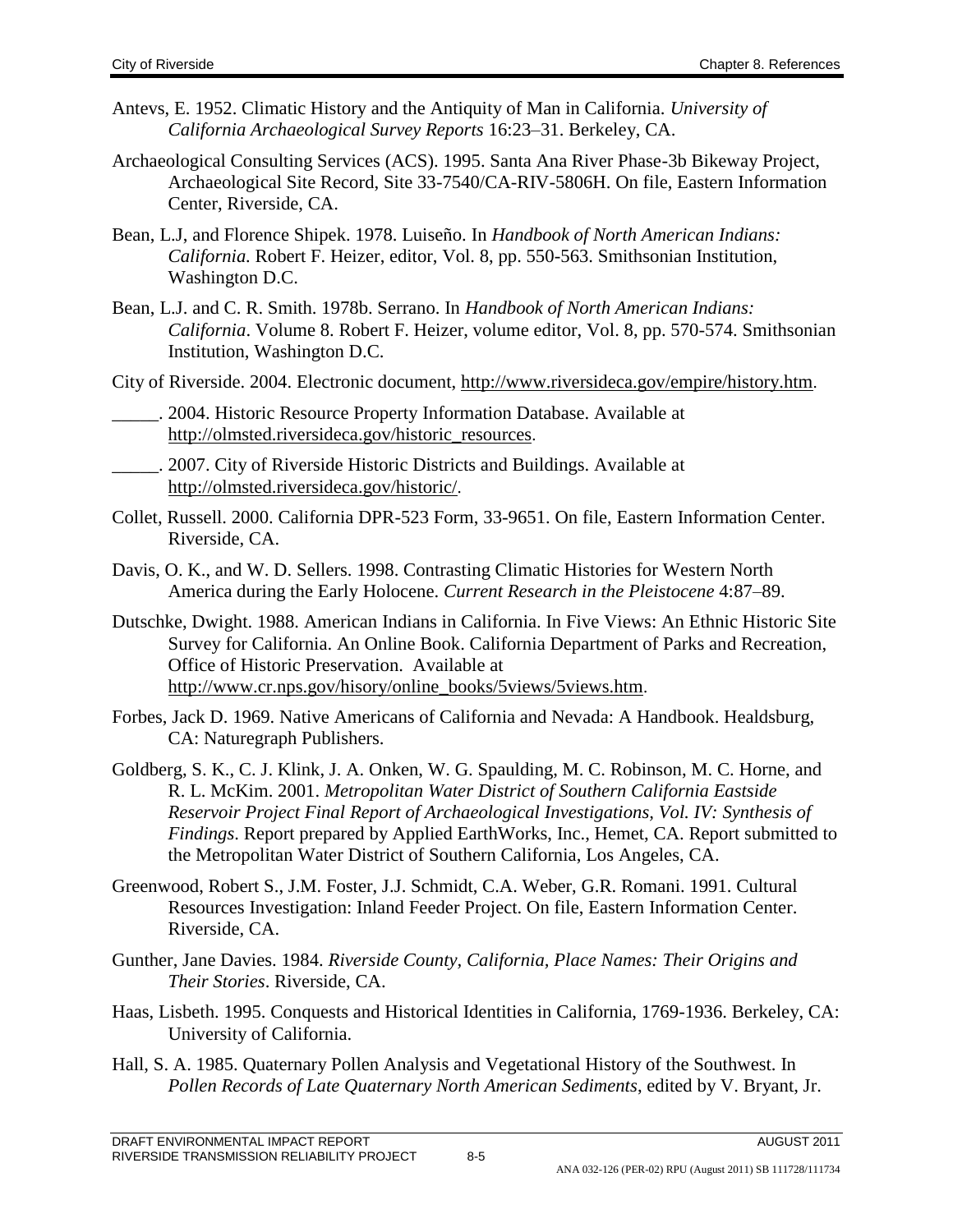and R. Holloway, pp. 95–124. American Association of Stratigraphic Palynologists Foundation, Dallas, TX.

- Harley, R. Bruce. 1999. Agua Mansa: An Outpost of San Gabriel, 1842-1850. Californian Mission Studies Association Newsletter, May.
- Haynes, C. V., Jr. 1967. Quaternary Geology of the Tule Springs Area, Clark County, Nevada. In *Pleistocene Studies in Southern Nevada*, edited by H. M. Wormington and D. Ellis, pp. 15–104. Nevada State Museum Anthropological Papers, Reno, NV.
- Heizer, Robert F. 1978. The Handbook of North American Indians. California Vol. 8. Washington D.C.: Smithsonian Institution.
- Horne, M. C. 2001. Site Structure and Features. In *Metropolitan Water District of Southern California Eastside Reservoir Project Archaeological Investigations, Vol. IV: Chapter 8.*  S. K. Goldberg, general editor. Report prepared by Applied EarthWorks, Inc., Hemet, CA. Report submitted to the Metropolitan Water District of Southern California, Los Angeles, CA.
- Horne, Melinda C. and Dennis P. McDougall. 2007. Cultural Resources Study for the City of Riverside General Plan 2025 Update Program EIR. Prepared by Applied EarthWorks, Inc. for Cotton Bridges and Associates.
- Jones, T. L., G. M. Brown, L. M. Raab, J. L. McVickar, W. G. Spaulding, D. J. Kennett, A. York, and P. L. Walker. 1999. Environmental Imperatives Reconsidered: Demographic Crises in Western North America during the Medieval Climatic Anomaly. *Current Anthropology*, 40(2):137–170.
- Kennett, D. J., and J. P. Kennett. 2000. Competitive and Cooperation Responses to Climatic Instability in Coastal Southern California. *American Antiquity* 65:379–395.
- Klink, C. J. 2001a. Ground Stone Tool Production and Technological Strategies. In *Metropolitan Water District of Southern California Eastside Reservoir Project Archaeological Investigations, Vol. IV: Chapter 10. S. K. Goldberg, general editor. Report prepared by* Applied EarthWorks, Inc., Hemet, CA. Report submitted to the Metropolitan Water District of Southern California, Los Angeles, CA.
- Kowta, M. 1969. *The Sayles Complex: A Late Milling Stone Assemblage from the Cajon Pass and the Ecological Implications of Its Scraper Planes.* University of California Publications in Anthropology 6. Berkeley and Los Angeles, CA.
- Lightfoot, Kent. 2005. Indians, Missionaries, and Merchants: The Legacy of Colonial Encounters on the California Frontiers. Berkeley: University of California Press.
- McKenna, Jeannette. 2009. California DPR-523 Form, 33-09651. On file, Eastern Information Center. Riverside, CA.
- McKim, R. L. 2001. Faunal Assemblages: Vertebrate Faunal Remains. In *Metropolitan Water District of Southern California Eastside Reservoir Project Archaeological Investigations, Vol. IV: Chapter 12.* S. K. Goldberg, general editor. Report prepared by Applied EarthWorks, Inc., Hemet, CA. Report submitted to the Metropolitan Water District of Southern California, Los Angeles, CA.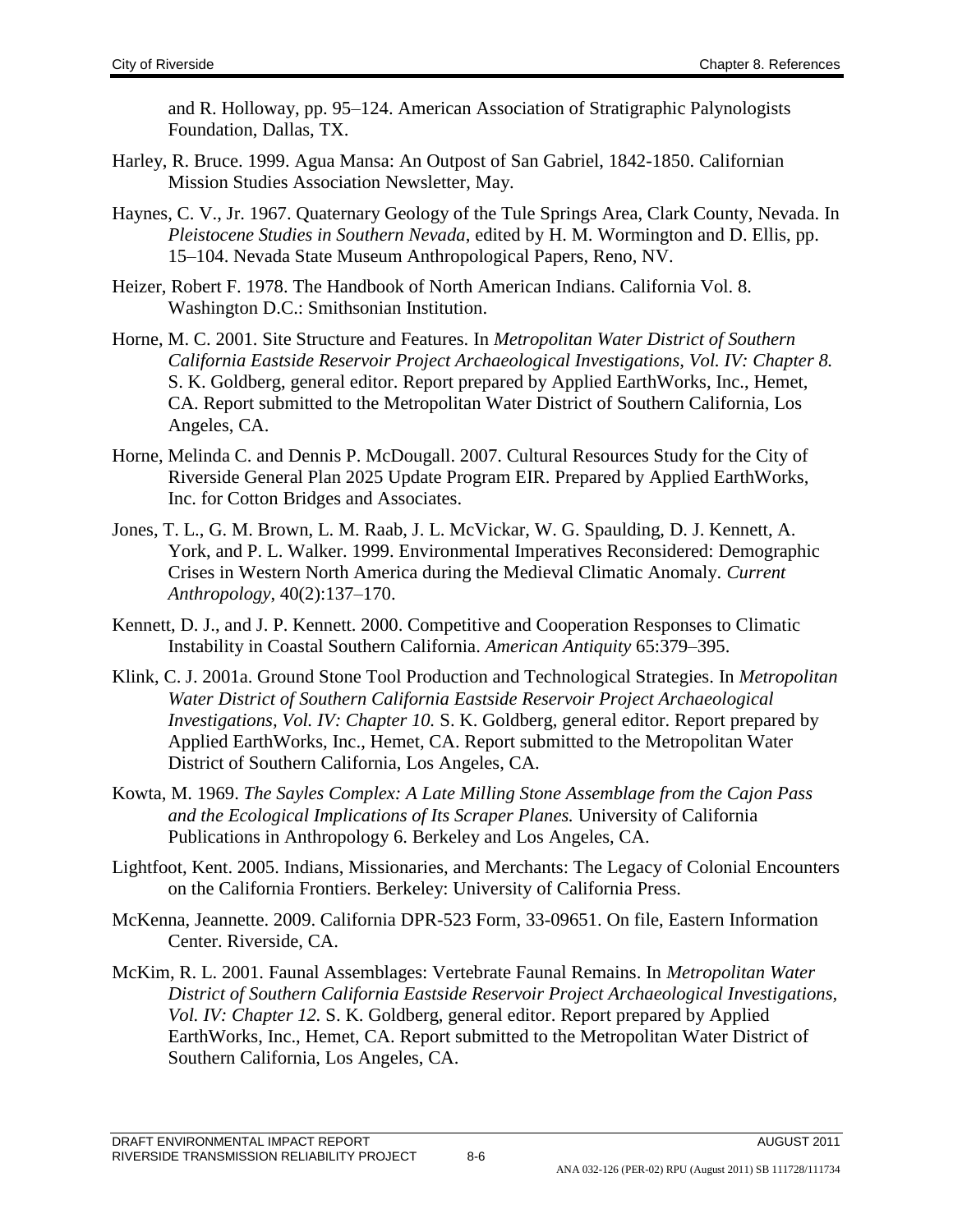- Mehringer, P. J., Jr., and C N. Warren. 1976. Marsh, Dune, and Archaeological Chronology, Ash Meadows, Amargosa Desert, Nevada. In *Holocene Environmental Change in the Great Basin*, edited by R. Elston, pp. 120–150. Nevada Archaeological Survey Research Papers.
- Mehringer, P. J., Jr., P.S. Martin, and C. V. Haynes, Jr. 1967. Murray Springs–A Mid-Postglacial Pollen Record from Southern Arizona. *American Journal of Science* 265:786–797.
- Moratto, Michael J. 1998. Prospects for Pleistocene Archaeology in California. Paper presented at the Annual Meeting of the Society of California Archaeology, San Diego, CA.
- Parker, Edna M. 1937. The Southern Pacific Railroad and Settlement I Southern California. The Pacific Historical Review 6(2):103-119.
- Patterson, Tom. 1996. *A Colony for California: Riverside's First Hundred Years*. The Museum Press, Riverside, CA.
- Rader, Emily L. 1988. "So We Only Took 120 Acres": Land, Labor and White Supremacy in the Settlement of Southern California, 1800-1925. Ph.D., University of Southern California.
- Spaulding, W. G. 1990. Vegetational and Climatic Development of The Mojave Desert: The Last Glacial Maximum to the Present. In *Packrat Middens: The Last 40,000 Years of Biotic Change*, edited by J. L. Betancourt, T. R. Van Devender, and P. S. Martin, pp. 166–199. University of Arizona Press, Tucson, AZ.
- \_\_\_\_\_. 1991. A Middle Holocene Vegetation Record from The Mojave Desert and its Paleoclimatic Significance. *Quaternary Research* 35:427–437.
- \_\_\_\_\_. 1995. Environmental Change, Ecosystem Responses, and the Late Quaternary Development of the Mojave Desert. In *Late Quaternary Environments and Deep History: A Tribute to Paul S. Martin*, edited by D. Steadman and J. Mead. The Mammoth Site of Hot Springs, South Dakota, Inc. Scientific Papers, Volume 3. Hot Springs, SD.
- \_\_\_\_\_. 2001. Paleoenvironmental Context of the Study Area. In *Metropolitan Water District of Southern California Eastside Reservoir Project Archaeological Investigations, Vol. IV: Chapter 5,* S. K. Goldberg, general editor. Report prepared by Applied EarthWorks, Inc., Hemet, CA. Report submitted to the Metropolitan Water District of Southern California, Los Angeles, CA.
- Spaulding, W. G., and L. J. Graumlich. 1986. The Last Pluvial Climatic Episodes in the Deserts of Southwestern North America. *Nature* 320:441–444.
- SWCA Environmental Consultants. 2003. California DPR-523 Form, 33-13253. On file, Eastern Information Center. Riverside, CA.
	- \_\_\_\_\_. 2007. *Re: Biological, Cultural, and Paleontological Constraints for the Wilderness Sites in Riverside, Riverside County, California.* Letter Report from M. Tuma, SWCA, to M. Tatterson, POWER Engineers, Inc. June 8, 2007.
- 2008. Cultural Resources Survey and Testing of Site CA-RIV-8761 for CRHP Eligibility for the Riverside Transmission Reliability Project, City of Riverside, Riverside County, California.
- Toupal, R.S., K. Van Vlack, and R.W. Stoffle. 2007 . American Indian Social Impact Assessment, Riverside Transmission Reliability Project, Riverside, California. Bureau of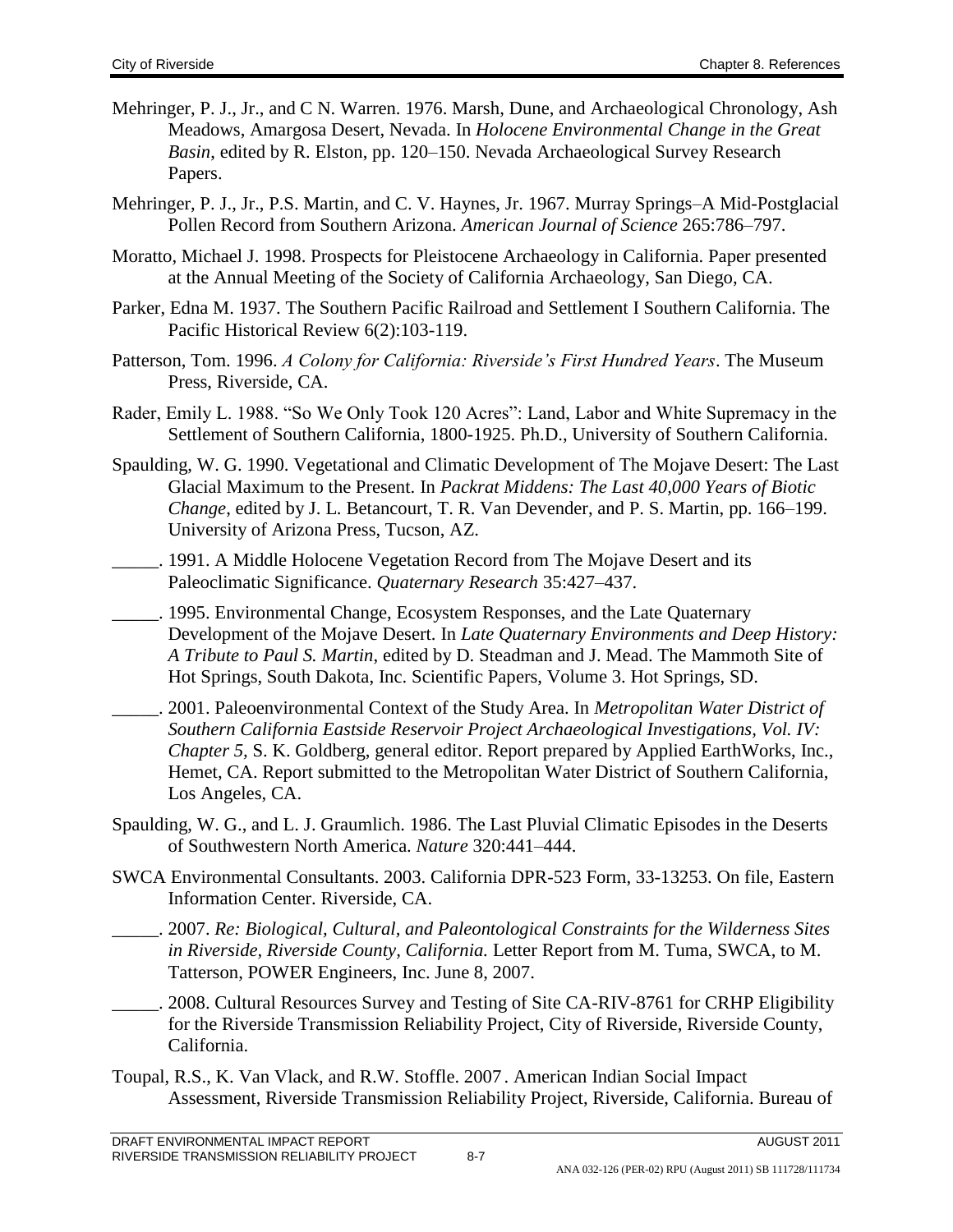Applied Research in Anthropology, University of Arizona. Submitted to POWER Engineers, Inc.

- TRC Solutions, Inc. 2007a. Riverside Transmission Reliability Project Record Search Report, Riverside County, California. Vol. 1 of 4, dated April 26, 2007.
- \_\_\_\_\_. 2007b. Riverside Transmission Reliability Project Record Search Report, Riverside County, California. Vol. 2 of 4, dated April 26, 2007.
- \_\_\_\_\_. 2007c. Riverside Transmission Reliability Project Record Search Report, Riverside County, California. Vol. 3 of 4, dated April 26, 2007.
- \_\_\_\_\_. 2007d. Riverside Transmission Reliability Project Record Search Report, Riverside County, California. Vol. 4 of 4, dated April 26, 2007.
- \_\_\_\_\_. 2007e. Riverside Transmission Reliability Project Record Search Report, Riverside County, California. Vol. 1 of 2, dated June 27, 2007.
- \_\_\_\_\_. 2007f. Riverside Transmission Reliability Project Record Search Report, Riverside County, California. Vol. 2 of 2, dated June 27, 2007.
- \_\_\_\_\_. 2007g. Riverside Transmission Reliability Project Record Search Report, Riverside County, California. Vol. 1 of 1, dated June 29, 2007.
- \_\_\_\_\_. 2007h. Riverside Transmission Reliability Project. County of Riverside Archaeology Procedures & Regulations, dated July 30, 2007.
- True, D. L. 1958. An Early Gathering Complex in San Diego County, California. *American Antiquity* 23:255–263. 1966 *Archaeological Differentiation of Shoshonean and Yuman Speaking Groups in Southern California*. Unpublished Ph.D. dissertation, Department of Anthropology, University of California, Los Angeles, CA.
- True, D. L., C. W. Meighan, and H. Crew. 1974. Archaeological Investigation at Molpa, San Diego County, California. *University of California Publications in Anthropology* 11. Berkeley, CA.
- True, D. L., R. Pankey, and C. N. Warren. 1991. *Tom-Kav: A Late Village Site in Northern San Diego County, California and Its Place in the San Luis Rey Complex*. University of California Publications Anthropological Records, Volume 30. University of California Press.
- URS Corporation. 2007. Phase I Cultural Resources Assessment for the Riverside Transmission Reliability Project (RTRP), Riverside and San Bernardino Counties, California. DRAFT.
- . 2009a. Addendum Report: Phase I Cultural Resources Assessment for the Riverside Transmission Reliability Project (RTRP), Riverside and San Bernardino Counties, California. DRAFT.
	- . 2009b. Cultural Resources Assessment for the Riverside Transmission Reliability Project, Riverside County, California. DRAFT.
- Van Devender, T. R., R. S. Thompson, and J. L. Betancourt. 1987. Vegetation History of the Deserts of Southwestern North America: The Nature and Timing of the Late Wisconsin-Holocene Transition. In *The Geology of North America*, edited by W. F. Ruddiman and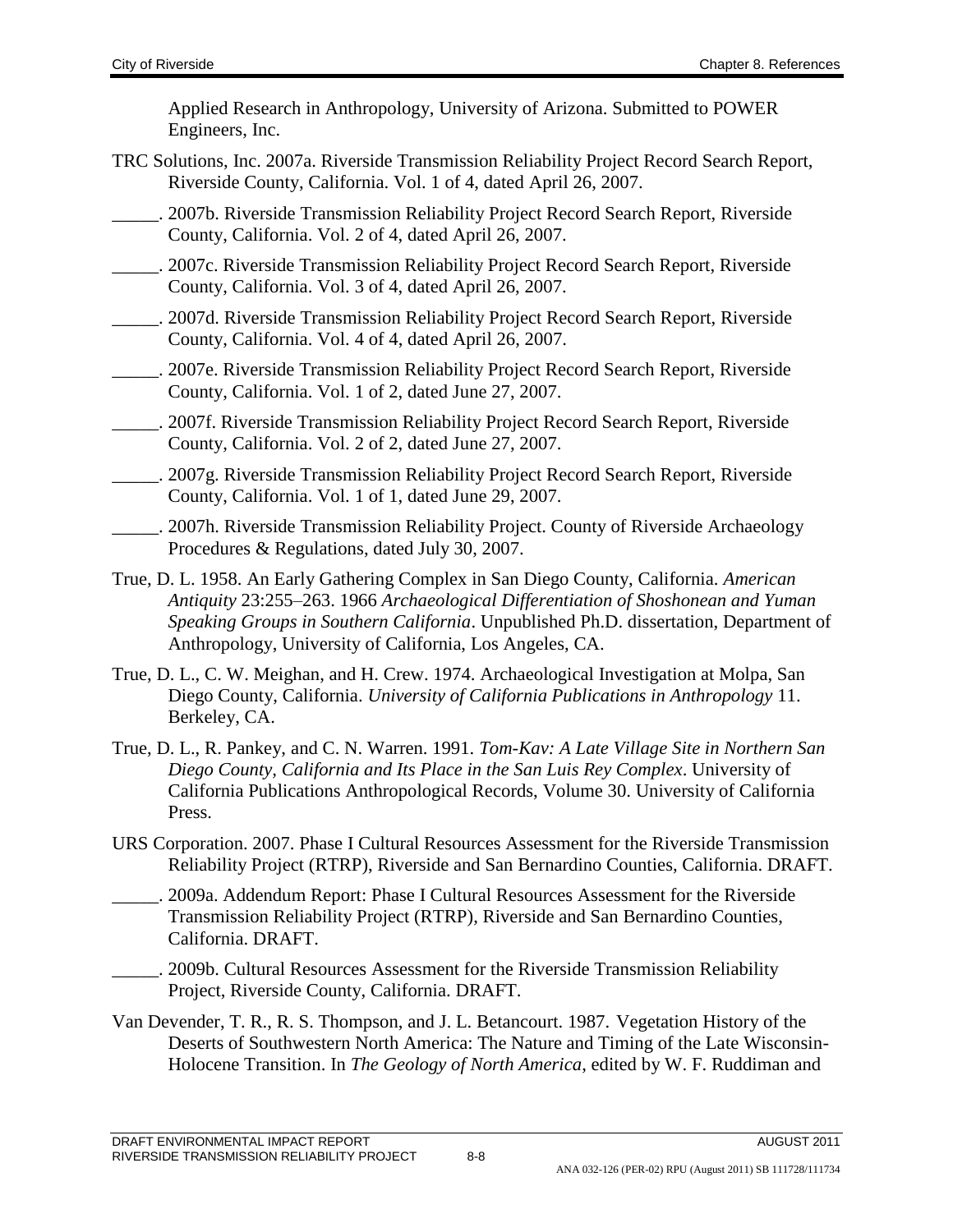H. E. Wright Jr., pp. 323–352. North America and Adjacent Oceans during the Last Deglaciation, vol. K-3. Geological Society of America, Boulder, CO.

- Wallace, W. J. 1955. A Suggested Chronology for Southern California Coastal Archaeology. *Southwestern Journal of Anthropology* 11:214–230.
- \_\_\_\_\_. 1978. Post Pleistocene Archaeology, 9000 to 2000 B.C. In *California Indians*, edited by R.F. Heizer and M. A. Whipple, pp. 186–210. University of California Press, Los Angeles, CA.
- Warren, C. N. 1968. Cultural Tradition and Ecological Adaptation on the Southern California Coast. *Eastern New Mexico University Contributions in Archaeology* 1(3):1–15.
- . 1980. The Archaeology and Archaeological Resources of the Amargosa–Mojave Basin Planning Units. In *A Cultural Resources Overview for the Amargosa–Mojave Basin Planning Units*, by C. N. Warren, M. Knack, and E. von Till Warren. U.S. Bureau of Land Management, Cultural Resources Publications, Anthropology–History, Riverside, CA.
- \_\_\_\_\_. 1984. The Desert Region. In *California Archaeology*, by Michael J. Moratto, pp. 339– 430. Academic Press, New York and London.
- Warren, C. N., and R. H. Crabtree. 1972. The Prehistory of the Southwestern Area. In *Handbook of North American Indians, Volume 11: Great Basin*, pp. 183–193. Edited by W. C. Sturtevant. Smithsonian Institution, Washington, D. C.
- Warren, C. N., D. L. True, and A. A. Eudey. 1961. Early Gathering Complexes of Western San Diego County: Results of Interpretation of an Archaeological Survey. *Archaeological Survey Annual Report 1960–1961*, pp. 1–106. Institute of Archaeology, University of California, Los Angeles, CA.
- Weber, David J. 1982. The Mexican Frontier 1821-1846: The American Southwest under Mexico. Albuquerque: University of New Mexico.
- White, Raymond C. 1963. Luiseno Social Organization. University of California Publications in American Archaeology and Ethnology 48(2): 91-194. Berkeley: University of California Press.

### **Geology and Soils**

POWER Engineers, Inc. and Kleinfelder. 2010. "Earth Resources Technical Report-Riverside Transmission Reliability Project." Prepared for Riverside Public Utilities, March 2010. Anaheim and Redlands, CA.

### **Hazards and Hazardous Materials**

- California Environmental Protection Agency (CalEPA), Department of Toxic Substances Control (DTSC). Available at [http://www.dtsc.ca.gov/SiteCleanup/Cortese\\_List.cfm.](http://www.dtsc.ca.gov/SiteCleanup/Cortese_List.cfm) Accessed June, 2010.
	- 2010. March 2010 Fact Sheet. Progress Update for the Stringfellow Site Zone 4 Perchlorate Cleanup.

ANA 032-126 (PER-02) RPU (August 2011) SB 111728/111734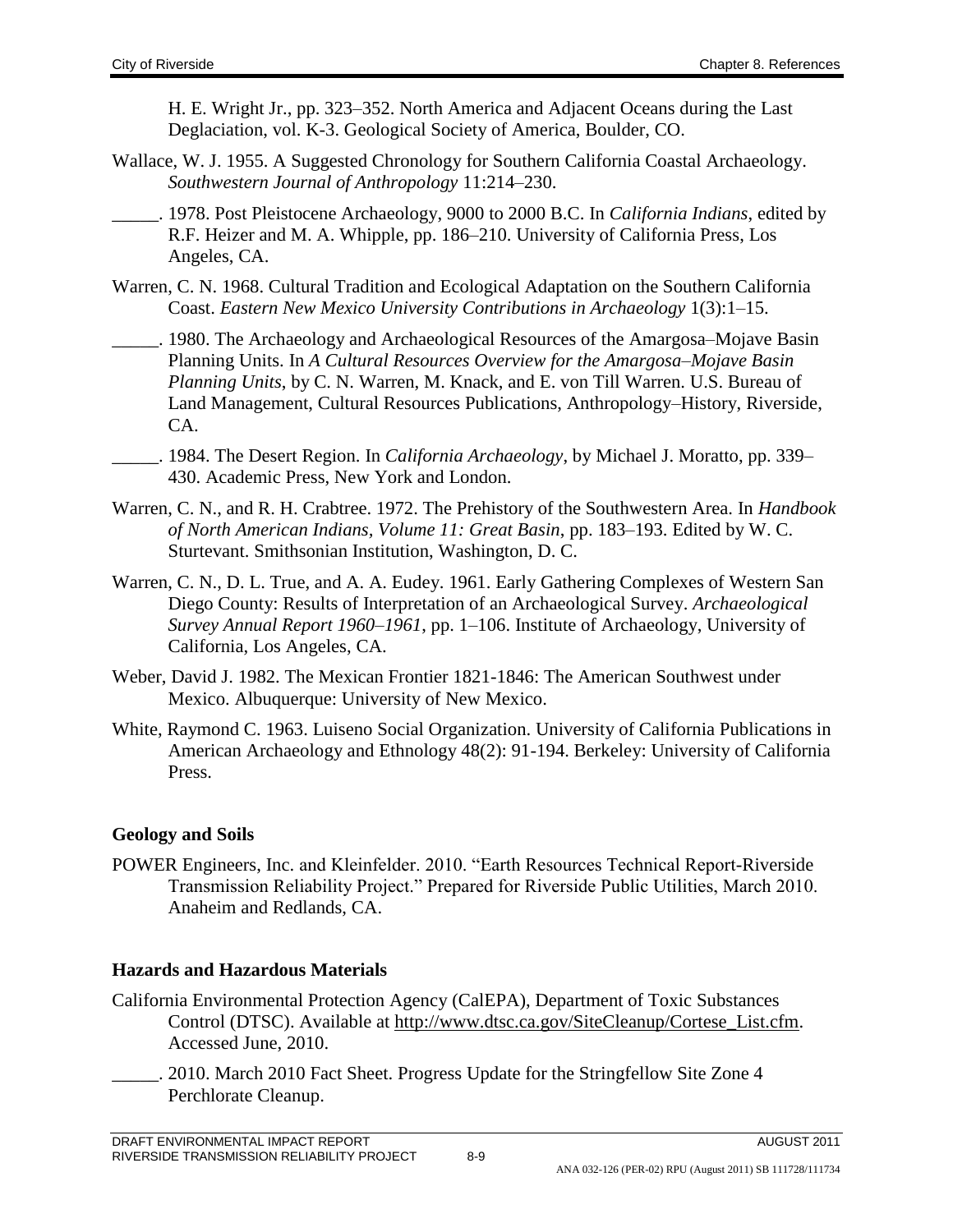\_\_\_\_\_. 2010a. Approval of the Draft Removal Documentation Report (Phase I Implementation of the Revised Response Plan) for the Riverside Agricultural Park. June 3, 2010. Available at

[http://www.envirostor.dtsc.ca.gov/regulators/deliverable\\_documents/3319808781/phase](http://www.envirostor.dtsc.ca.gov/regulators/deliverable_documents/3319808781/phase%201%20rsp%20imp%20apprvl%20ltr%206310.pdf) [%201%20rsp%20imp%20apprvl%20ltr%206310.pdf.](http://www.envirostor.dtsc.ca.gov/regulators/deliverable_documents/3319808781/phase%201%20rsp%20imp%20apprvl%20ltr%206310.pdf)

- City of Riverside. GIS data for the Riverside County Airport Land Use Compatibility Plan. Personal correspondence with Matt Keeling (GIS Analyst, Information Technology Department) on June 2009.
- \_\_\_\_\_. 1999. Airport Master Plan Final Technical Report for Riverside Airport, approved by City on November 16, 1999.
- \_\_\_\_\_. 2004. General Plans and Supporting Documents, Environmental Impact Report. November.
	- \_\_\_\_\_. 2005. General Plan 2025 Final Program Environmental Impact Report. Available at [http://www.riversideca.gov/planning/genplan2025-2.htm.](http://www.riversideca.gov/planning/genplan2025-2.htm)
- \_\_\_\_\_. 2007. *Riverside General Plan 2025.* November.
- County of Riverside. RCIP General Plan Land Use Designations Zoning Consistency Guidelines*.* Available at<http://www.rctlma.org/planning/indes.html.> Accessed December 21, 2006.
- \_\_\_\_\_. 2003. General Plan. Jurupa Area Plan*.* October 7, 2003*.*
- \_\_\_\_\_. 2003. Riverside County Integrated Project General Plan Final Program Environmental Impact Report (State Clearinghouse No. 20022051143), March 2003. Available at [http://www.rctlma.org/genplan/default.aspx.](http://www.rctlma.org/genplan/default.aspx)
- \_\_\_\_\_. 2003. Riverside County Integrated Project, General Plan. Adopted October 7, 2003. Available at [http://www.rctlma.org/generalplan/index.html.](http://www.rctlma.org/generalplan/index.html)
- \_\_\_\_\_. 2009. Riverside County Zoning Ordinance.
- ESA. 2009. Southern California Edison's San Joaquin Cross Valley Loop Transmission Project Draft Environmental Impact Report. June.
- Guerin, John. 2011. Riverside County, Transportation and Land Management Agency. Personal communication on February 17, 2011.
- Jurupa Unified School District. District Facilities Map.
- Michael Brandman Associates (MBA). 2008. Silverlakes Equestrian Sports Park Draft Environmental Impact Report. October 16, 2008.
- Riverside County Airport Land Use Commission (ALUC). 2004. Riverside County Airport Compatibility Plan Policy Document. October. Available at [http://www.rcaluc.org/plan\\_new.asp.](http://www.rcaluc.org/plan_new.asp)
- \_\_\_\_\_. 2005. Flabob Compatibility Plan. June 28, 2005.
- \_\_\_\_\_. 2010. Riverside Airport Land Use Commission Website Homepage. Available at [http://www.rcaluc.org/default.asp.](http://www.rcaluc.org/default.asp) Accessed: February 15, 2010.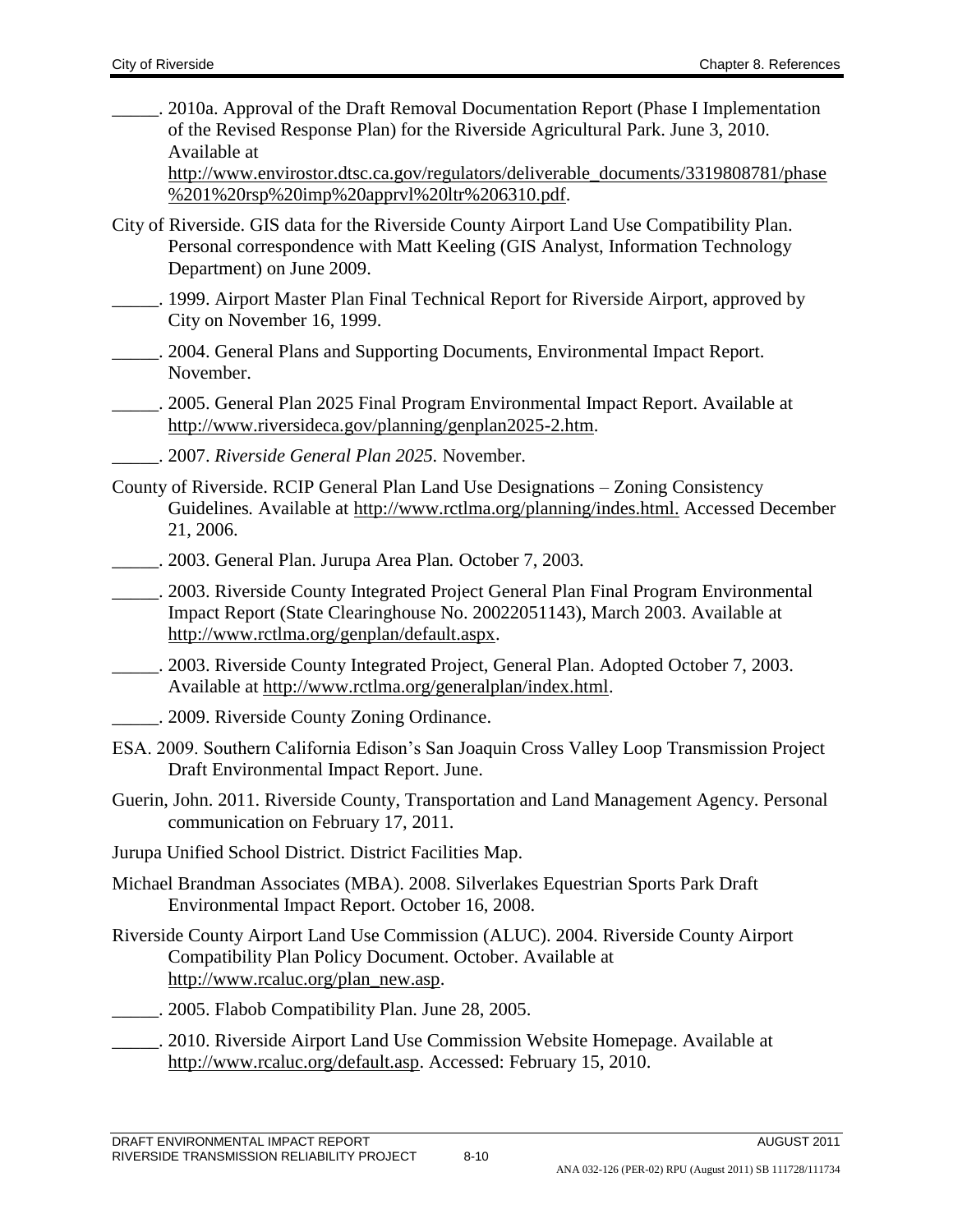. 2010a. Riverside County ALUC County wide Policies. Available at [http://www.rcaluc.org/filemanager/plan/new/04-](http://www.rcaluc.org/filemanager/plan/new/04-%20Vol.%201%20County%20wide%20Policies.pdf) [%20Vol.%201%20County%20wide%20Policies.pdf.](http://www.rcaluc.org/filemanager/plan/new/04-%20Vol.%201%20County%20wide%20Policies.pdf) Accessed February 16, 2010.

Riverside County Integrated Project. 2003. General Plan Final Program, Environmental Impact Report, Volume I. Riverside County, California.

State of California. 2008. The California Code of Regulations.

TRC Companies, Inc. (TRC). 2010. *Phase I Response Plan Implementation Report, Former Agricultural Park.* Prepared for Friends of the Riverside Airport, LLC. June. Available at [http://www.envirostor.dtsc.ca.gov/public/final\\_documents2.asp?global\\_id=33490087&do](http://www.envirostor.dtsc.ca.gov/public/final_documents2.asp?global_id=33490087&doc_id=60194161) [c\\_id=60194161.](http://www.envirostor.dtsc.ca.gov/public/final_documents2.asp?global_id=33490087&doc_id=60194161)

### **Hydrology and Water Quality**

California Department of Water Resources. 2003. California's Groundwater, Bulletin 118.

- Water Data Library. Available at [http://www.water.ca.gov/waterdatalibrary/.](http://www.water.ca.gov/waterdatalibrary/) Accessed January 2009.
- California Regional Water Quality Control Board, Santa Ana Region (RWQCB). 2008. Water Quality Control Plan for the Lahontan Region.
	- \_\_\_\_\_. 2004. Resolution emending the Water Quality Control Plan for the Santa Ana River Basin to incorporate an updated total dissolved solids (TDS) and nitrogen management plan for the Santa Ana Region (Resolution No. R8-2004-0001).
- California Water Resources Control Board (SWRCB). 2007. 2006 CWA section 303(d) list of water quality limited segments.
- CDM. 2008. Middle Santa Ana River bacterial indicator TMDL urban source evaluation plan.
- Federal Emergency Management Agency (FEMA). Flood Insurance Rate Map, Riverside County, California. Available at [http://msc.fema.gov/webapp/wcs/stores/servlet/CategoryDisplay.](http://msc.fema.gov/webapp/wcs/stores/servlet/CategoryDisplay) Accessed February, 2009.
- \_\_\_\_\_. Q3 Flood Data, Riverside County, California. Available at [http://msc.fema.gov/webapp/wcs/stores/servlet/StoreCatalogDisplay?storeId=10001&cat](http://msc.fema.gov/webapp/wcs/stores/servlet/StoreCatalogDisplay?storeId=10001&catalogId=10001&langId=-1&userType=G) [alogId=10001&langId=-1&userType=G.](http://msc.fema.gov/webapp/wcs/stores/servlet/StoreCatalogDisplay?storeId=10001&catalogId=10001&langId=-1&userType=G)
- Mendez, Gregory O., and Kenneth Belitz. 2002. Identifying sources of baseflow in the Santa Ana River, California: Pages 567-575 in J.F. Kenny, editor. Proceedings American Water Resources Association 2002 (July 1-3) summer specialty conference--Ground water/surface water interaction, Keystone, CO, TPS-02-2.
- U.S. Fish and Wildlife Service (USFWS). 1974, 1975. National Wetlands Inventory website. U.S. Department of the Interior, Fish and Wildlife Service, Washington, D.C. Available at [http://www.fws.gov/wetlands.](http://www.fws.gov/wetlands)
- U.S. Geologic Survey (USGS). 1981. Corona North, California [map]. 1:24,000 7.5 Minute Series. Reston, Virginia.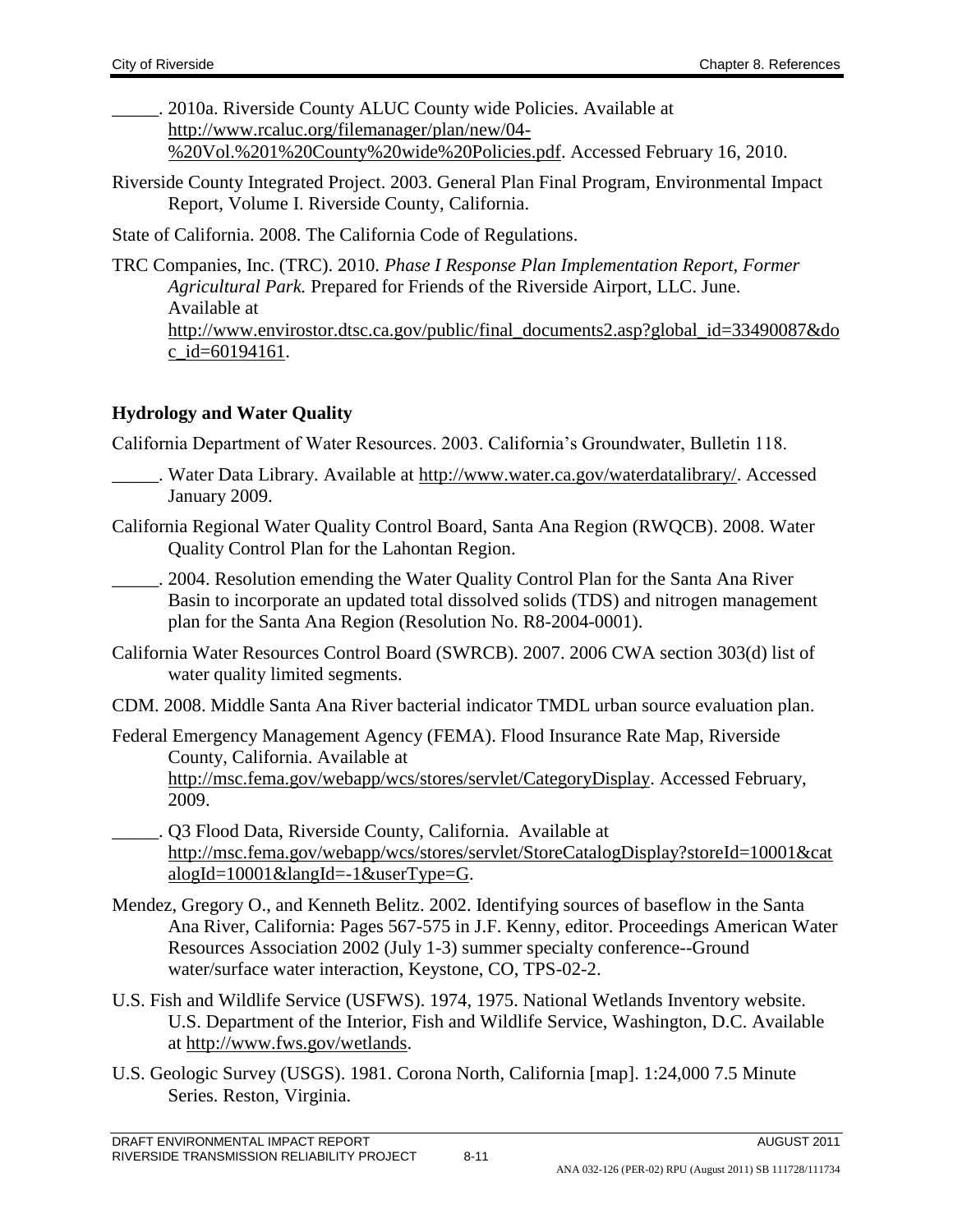- \_\_\_\_\_. 1980. Fontana, California [map]. 1:24,000 7.5 Minute Series. Reston, Virginia.
- \_\_\_\_\_. 1981. Guasti, California [map]. 1:24,000 7.5 Minute Series. Reston, Virginia.
- \_\_\_\_\_. 1980. Riverside West, California [map]. 1:24,000 7.5 Minute Series. Reston, Virginia.
- Western Municipal Water District (WMWD). 2008. Cooperative well measuring program for Spring 2008. Downloaded from [http://www.wmwd.com/wellinfo.htm.](http://www.wmwd.com/wellinfo.htm) Accessed January 2009.
- Western Regional Climate Center (WRCC). 2009. Western U.S. Climatological Data Summaries. Available at [http://www.wrcc.dri.edu/climsum.html.](http://www.wrcc.dri.edu/climsum.html) Accessed March 2009.

### **Land Use and Planning**

Alvord Unified School District. 2007. School Facilities Needs Analysis, March 2, 2007.

- Badarak, Gary W. Ph.D. 2006. Riverside Unified School District, Electronic Communication regarding CBEDS for 2003/04, November 29, 2006.
- Barstad, David. 2006. Riverside County Flood Control and Water Conservation District. Personal communication on March 29, 2006.
- Baxter, Ronald J. 2006. Riverside County, Regional Park and Open Space District, Hidden Valley Wildlife Area. Personal communication on May 8, 2006.
- Bonterra Consulting. 2009. Negative Declaration, Jurupa Valley Incorporation. Riverside Local Agency Formation Commission. November.
- Calhoun, Sheryl. 2006. Alvord Unified School District, Facilities Planning. Personal communication on March 28, 2006.
- California Code of Regulations, Fish and Game Code, Section 3000-3012. Available at <http://www.leginfo.ca.gov/calaw.html>. Accessed March 4, 2008.
- California Department of Finance (DOF). 2006. Summary of California County Agricultural Commissioners' Reports, 2004-2005, Gross Values by Commodity Groups. October. Available at [http://www.dof.ca.gov/HTML/FS\\_DATA/Fs\\_home.asp.](http://www.dof.ca.gov/HTML/FS_DATA/Fs_home.asp)
- California Department of Fish and Game (CDFG). Summary of Hunting Regulations & Laws. Available at <http://www.dfg.ca.gov/licensing/pdffiles/2007HuntingDigest-BigGamePages48-54.pdf>. Accessed May 25, 2007.
- California Department of Transportation (CalTrans), Division of Aeronautics, M.S. #40. February 2006. California Public Utilities Code, Sections 21001 et seq. relating to the State Aeronautics Act.
- California Gas & Electric Utilities. 2006. California Gas Report-Southern California Gas Company.
- City of Riverside. Municipal Code Chapter 5.46 Surface Mining and Reclamation, Section 5.46.020 Definitions.
- City of Riverside. Riverside Renaissance Initiative. Available at [http://www.riversideca.gov/pdf2/rivren.pdf.](http://www.riversideca.gov/pdf2/rivren.pdf) Accessed 2007.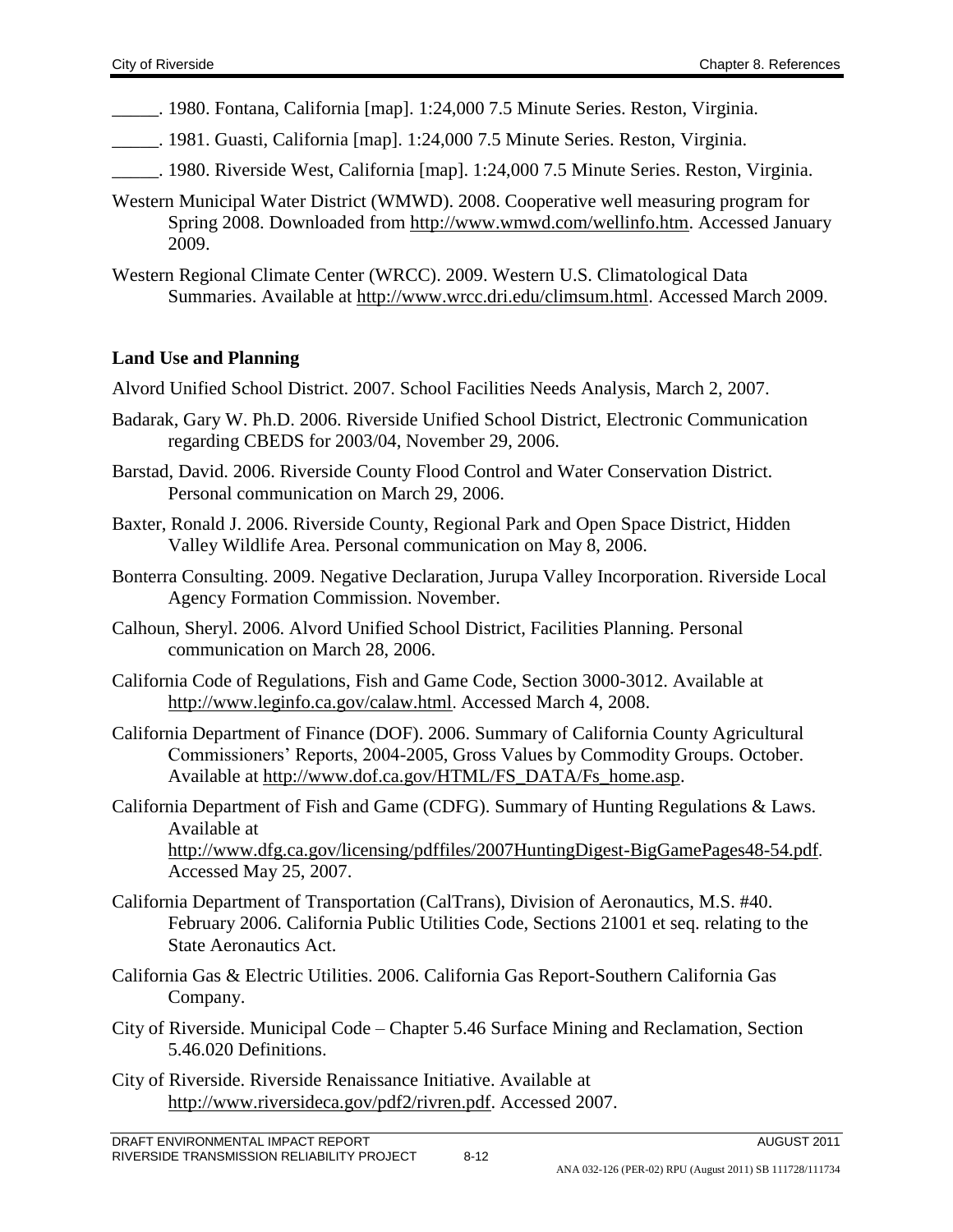- City of Riverside. 1999. Airport Master Plan Final Technical Report for Riverside Airport, approved by City on November 16, 1999.
- City of Riverside. 2004. General Plans and Supporting Documents, Environmental Impact Report. November.
- City of Riverside. 2005. General Plan 2025 Final Program Environmental Impact Report. Available at [http://www.riversideca.gov/planning/genplan2025-2.htm.](http://www.riversideca.gov/planning/genplan2025-2.htm)
- City of Riverside. 2007. *Riverside General Plan 2025.* November.
- City of Riverside. 2009. Final Magnolia Avenue Specific Plan. October.
- County of Riverside. Geographic Information System Database. Available for review at the County of Riverside Planning Department or on December 21, 2006, at [http://www3.tlma.co.riverside.ca.us/pa/rclis/index.html.](http://www3.tlma.co.riverside.ca.us/pa/rclis/index.html)
- Ordinance No. 514.10, accessed 5/25/2007. Available at [http://www.clerkoftheboard.co.riverside.ca.us/ords/500/514.htm.](http://www.clerkoftheboard.co.riverside.ca.us/ords/500/514.htm)
- \_\_\_\_\_. Ordinance No. 625, accessed May 25, 2007. Available at [http://www.clerkoftheboard.co.riverside.ca.us/ords/600/625.1.pdf.](http://www.clerkoftheboard.co.riverside.ca.us/ords/600/625.1.pdf)
- \_\_\_\_\_. RCIP General Plan Land Use Designations Zoning Consistency Guidelines*.* Located on December 21, 2006 at [http://www.rctlma.org/planning/indes.html.](http://www.rctlma.org/planning/indes.html)
- \_\_\_\_\_. 2003. General Plan, Jurupa Area Plan.
- \_\_\_\_\_. 2003. Riverside County Integrated Project General Plan Final Program Environmental Impact Report (State Clearinghouse No. 20022051143), March. Available at [http://www.rctlma.org/genplan/default.aspx.](http://www.rctlma.org/genplan/default.aspx)
- \_\_\_\_\_. 2003. Riverside County Integrated Project, General Plan. Adopted October 7, 2003. Available at [http://www.rctlma.org/generalplan/index.html.](http://www.rctlma.org/generalplan/index.html)
- \_\_\_\_\_. 2003. Western Riverside County Multiple Species Habitat Conservation Plan (MSHCP), Final MSHCP, including Volume IV, Final EIR/EIS (State Clearinghouse No. 2001101108, CEQ Number 020463, ERP Number SFW-K99032-CA), June 17, 2003.
- \_\_\_\_\_. 2004. Transportation and Land Management Agency (TLMA) Geographic Information Systems, Agricultural Preserves Shapefile.
- \_\_\_\_\_. 2007. Clerk of the Board of Supervisors, Ordinances, April. Available at [http://www.clerkoftheboard.co.riverside.ca.us/ords.htm.](http://www.clerkoftheboard.co.riverside.ca.us/ords.htm)
- \_\_\_\_\_. 2007. Economic Development Agency, Community Services Division, April. Available at [http://www.rivcoeda.org/Default.aspx?tabid=54.](http://www.rivcoeda.org/Default.aspx?tabid=54)
- \_\_\_\_\_. 2007. Ordinance 460, Regulating the Division of Land of the County of Riverside, April. Available at [http://www.clerkoftheboard.co.riverside.ca.us/ords.htm.](http://www.clerkoftheboard.co.riverside.ca.us/ords.htm)
- \_\_\_\_\_. 2009. County of Riverside Land Information System. Available at [http://www2.tlma.co.riverside.ca.us/aims/pa/rclis. Accessed 2009.](http://www2.tlma.co.riverside.ca.us/aims/pa/rclis.%20Accessed%202009)
	- \_\_\_\_\_. 2009. Riverside County Zoning Ordinance.
- Department of Conservation. 2000. California Surface Mining and Reclamation Policies and Procedures, Guidelines for Classification and Designation of Mineral Lands, January.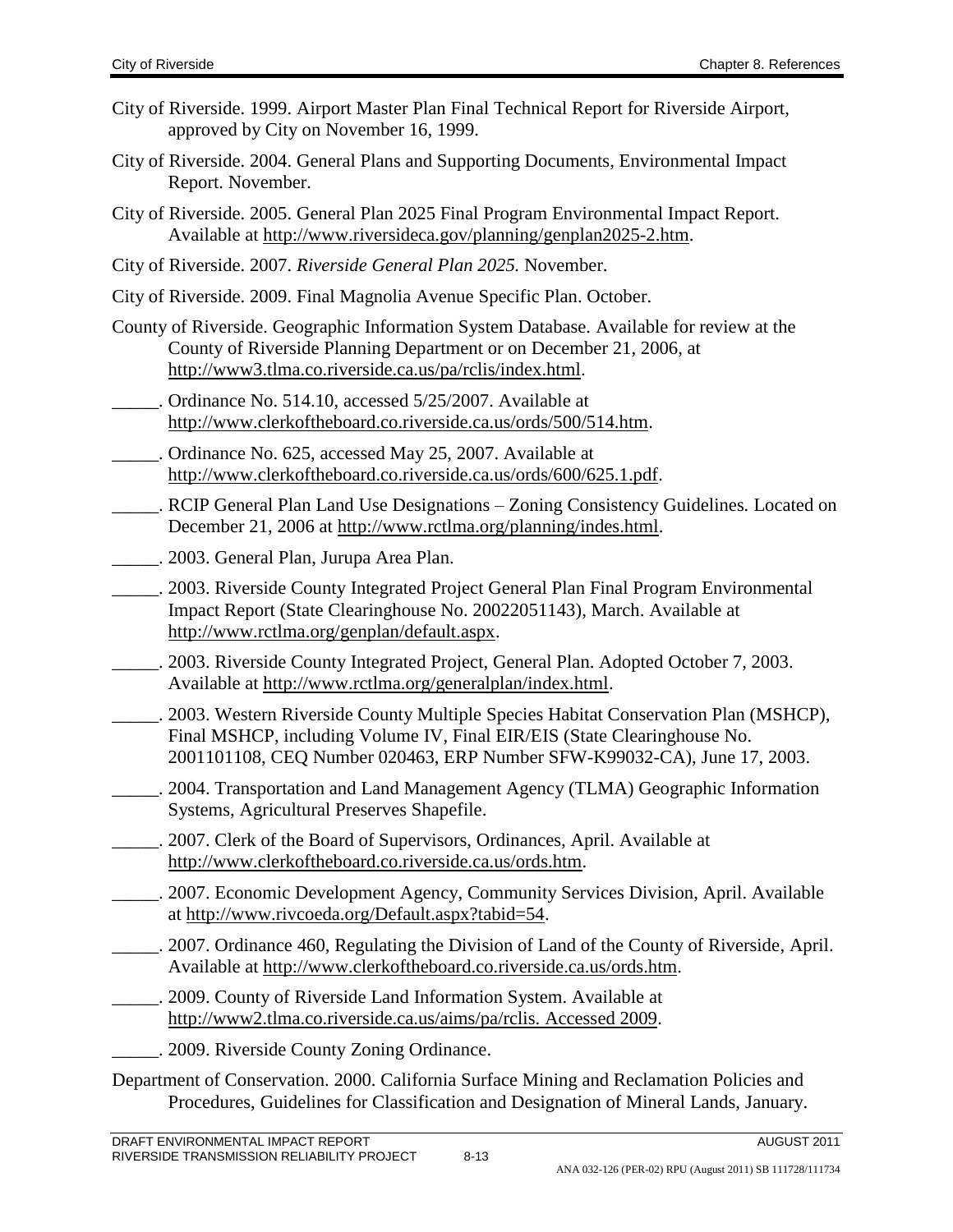- Dixon, Janet. Riverside Unified School District. Faxed communication regarding school enrollment.
- Doiron, Leo. 2006. Flabob Airport. Personal communication on March 28, 2006.
- Fairhurst, Becky. Alvord Unified School District. Faxed communication regarding school enrollment.
- Guerin, John J.G. 2006. County of Riverside, Planning Department. Personal communication on March 28, 2006.
- Hayes, Steve. 2006. City of Riverside, Community Development Department, Planning Division. Personal communication on March 29, 2006.
- Jurupa Unified School District. District Facilities Map.
- Michael Brandman Associates (MBA). 2008. Silverlakes Equestrian Sports Park Draft Environmental Impact Report. October 16, 2008.
- National Park Service. 2006. Juan Bautista de Anza National Historic Trail Guide, October. Available at [http://www.solideas.com/DeAnza/TrailGuide/.](http://www.solideas.com/DeAnza/TrailGuide/)
- Office of Mine Reclamation. 2006. Statute and Regulations, January.

Preble, Joan M. 2007. Union Pacific Railroad. Personal communication on August 1, 2007.

- Riverside County Airport Land Use Commission. 2004. Riverside County Land Use Compatibility Plan Policy Document, October.
- \_\_\_\_\_. 2005. Flabob Compatibility Plan. June 28, 2005.
- \_\_\_\_\_. 2005. Riverside Municipal Compatibility Plan. June 28, 2005.
- Riverside County. 2003. Western Riverside County Multiple Species Habitat Conservation Plan. Information obtained from [http://www.rctlma.org/mshcp/volume1/index.html.](http://www.rctlma.org/mshcp/volume1/index.html)
- Riverside County Integrated Project. 2003. General Plan Final Program, Environmental Impact Report, Volume I. Riverside County, California.
- Riverside Local Agency Formation Commission. 2004. LAFCO Policies & Procedure, August 2004, Page 2.
- Riverside Unified School District. 2007. Riverside Unified School District: School Facilities Needs Analysis, March 14, 2007.
- Rodriguez, Dan. 2006. Jurupa Area Recreation and Park District. Personal communication on March 30, 2006 and April 21, 2006.
- Southern California Association of Governments (SCAG). 1996. Regional Comprehensive Plan and Guide (RCPG), March.
- \_\_\_\_\_. 2004. Destination 2030: 2004 Regional Transportation Plan*.* April*.*
- \_\_\_\_\_. 2004. Regional Transportation Plan (RTP)*.*
- \_\_\_\_\_. 2004. SCAG *Compass Growth Vision.*
- \_\_\_\_\_. 2006. Growth Forecasting. Available at [http://www.scag.ca.gov/forecast/index.htm.](http://www.scag.ca.gov/forecast/index.htm.%20Accessed%20April%202006)  [Accessed April 2006.](http://www.scag.ca.gov/forecast/index.htm.%20Accessed%20April%202006)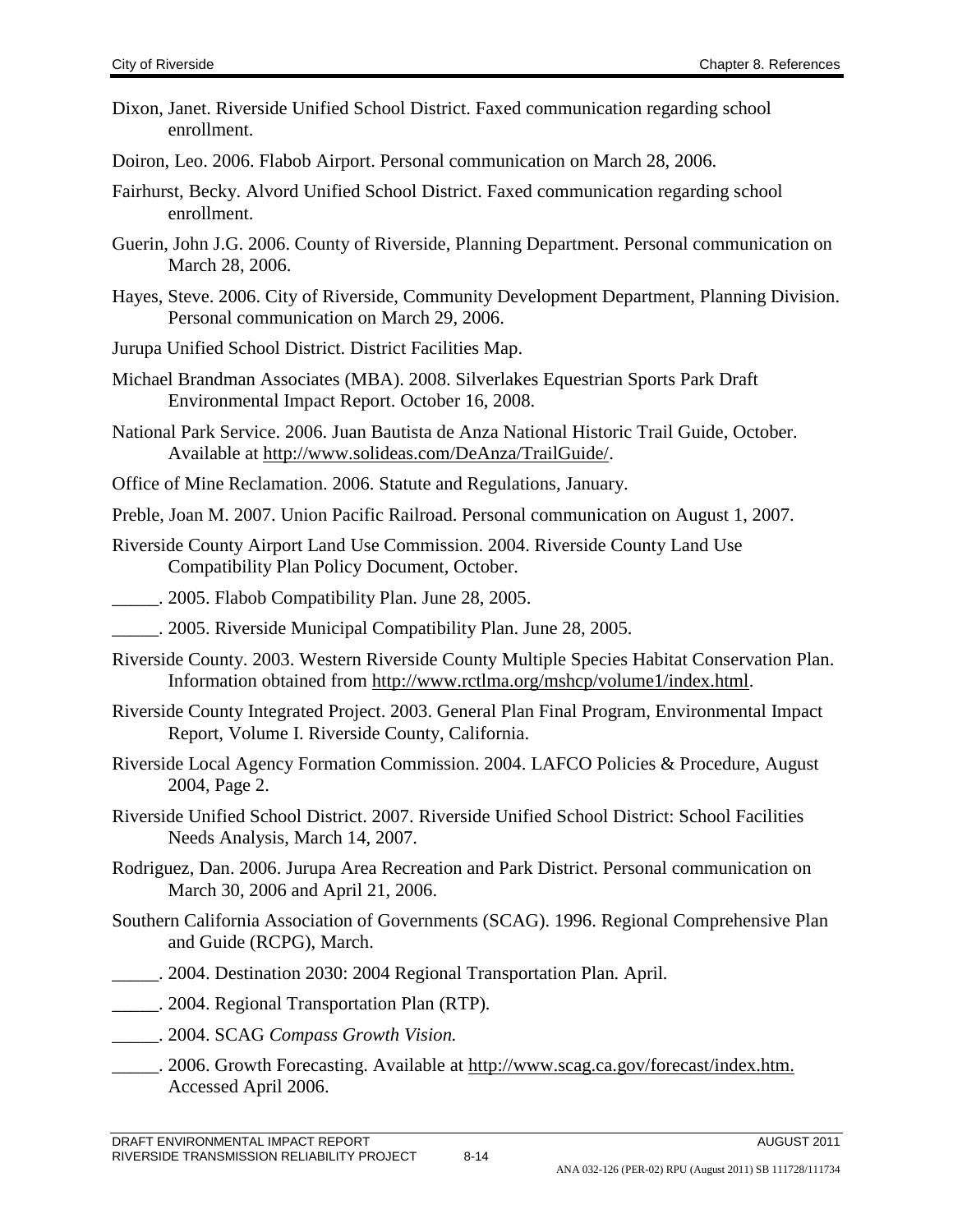- Southern California Regional Rail Authority. 2007. SCRRA Strategic Assessment. January 26, 2007.
- State of California. 2002. Department of Transportation, Division of Aeronautics. January. California Airport Land Use Planning Handbook.
- State of California. 2008. The California Code of Regulations.
- Tapia, Irene M. 2006. Corona Norco Unified School District. Electronic Communication regarding CBEDS for 2003/04 and Generation Factors, December 19, 2006.
- Trujillo, Martha. 2006. Riverside Unified School District, Maintenance & Operations. Personal communication on March 28, 2006.
- Tucker, Wendell. 2007. Alvord Unified School District. Personal communication on May 17, 2007.
- U.S. Census Bureau. 2000. 2000 Census. Available at [http://factfinder.census.gov/home/saff/main.html?\\_lang=en.](http://factfinder.census.gov/home/saff/main.html?_lang=en)
- U.S. Department of Agriculture. 1971. Soil Conservation Service, Soil Survey, Western Riverside Area, California. November 1971. Available at the County of Riverside.
- U.S. Department of Finance. 2005. California's Leading Agricultural Counties by Total Value of Production, accessed on January 30, 2007. Available at [http://www.dof.ca.gov/HTML/FS\\_DATA/STAT-ABS/documents/G14.xls.](http://www.dof.ca.gov/HTML/FS_DATA/STAT-ABS/documents/G14.xls)
- Viera, Kevin. 2007. Western Riverside County Council of Governments. Personal communication on July 11, 2007.

# **Mineral Resources**

City of Riverside. 2007. Section 5.10-Mineral Resources, General Plan 2025.

Riverside County. 2003. Mineral Resources Map Figure OS-5, General Plan.

\_\_\_\_\_. 2008. Chapter 5-Multipurpose Open Space Element, General Plan.

# **Noise**

- Beranek, Leo L., 1992, *Noise and Vibration Control Engineering,* John Wiley & Sons, Inc., New York, USA.
- California Governor's Office of Planning and Research. 2003. *Guidelines for the Preparation and Content of the Noise Element of the General Plan.* Appendix A in State of California General Plan Guidelines. Sacramento, CA.
- City of Riverside. 1996. Noise Ordinance 6273 § 1 (part), Title 7, http://www.riversideca.gov/municipal\_code.
- Cowan, J. P. 1984. *Handbook of Environmental Acoustics*. New York, NY: Van Nostrand Reinhold
- Electric Power Research Institute (EPRI). 1987. *Transmission Line Reference Book, 345 kV and Above*. Second Edition.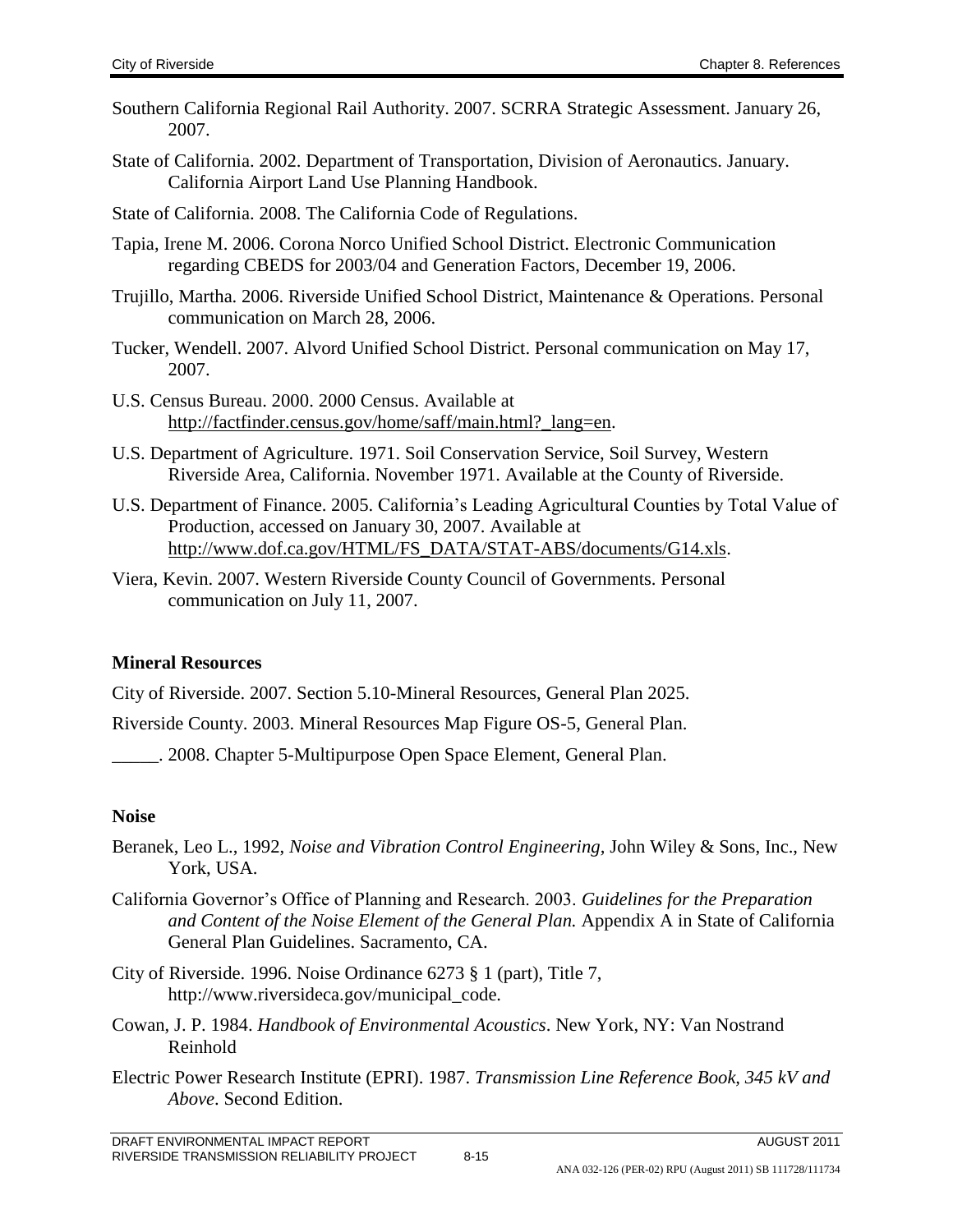- Federal Aviation Administration (FAA). 1985. National Technical Information Service, Washington, DC. *Aviation Noise Effects*.
- Federal Transit Administration (FTA). 1995. *Transit Noise and Vibration Impact Assessment.*  Washington, DC: U.S. Government Printing Office.
- U.S. Department of Housing and Urban Development (HUD). *The Noise Guidebook*, http://www.hud.gov/offices/cpd/energyenviron/environment/resources/guidebooks/noise/ index.cfm.
- Institute of Electrical and Electronics Engineers, Inc. (IEEE). 1991. IEEE Standard 430-1991, *IEEE Standard Procedures for the Measurement of Radio Noise from Overhead Power Lines and Substations*.
- \_\_\_\_\_. 2006. Transformer Committee. *Transformer Noise Sources and Characteristics*. March 20, 2006.
- Lord, Harold W. 1987. *Noise Control for Engineers*, Krieger Publishing Company, Malabar, Florida.
- Nelson, P. 1987. *Transportation Noise Reference Book*. Boston, MA: Butterworth Legal Publishers.
- Riverside County. Ordinance No. 847, Regulating Noise. Available at <http://www.clerkoftheboard.co.riverside.ca.us/ords/800/847.pdf>.
- U.S. Environmental Protection Agency (EPA). 1974. *Information on Levels of Environmental Noise Requisite to Protect the Public Health and Welfare with an Adequate Margin of Safety*. EPA 550/9-74-004, March 1974.
- USDA Forest Service. 1980. *Predicting Impact of Noise on Recreationists.* ED&T Project No. 2688. April.

# **Population and Housing**

- California Department of Finance (DOF). 2010. City/County/State Population and Housing Estimates.
- POWER Engineers, Inc. and Economic Planning Resources. 2010. "Socioeconomics Technical Report-Riverside Transmission Reliability Project." Prepared for Riverside Public Utilities, April 2010. Anaheim, CA and Seattle, WA.

# **Public Services and Utilities**

California Integrated Waste Management Board (CIWMB). 2010. *Jurisdiction Profiles*. Available at [http://www.ciwmb.ca.gov.](http://www.ciwmb.ca.gov/) Accessed February 2010.

City of Riverside. 2007. *Riverside General Plan 2025.* November.

- \_\_\_\_\_. Fire Department. 2010. Available at [http://www.riversideca.gov/fire/.](http://www.riversideca.gov/fire/) Accessed February 2010.
- . Police Department. Available at [http://www.riversideca.gov/rpd/.](http://www.riversideca.gov/rpd/) Accessed February 2010.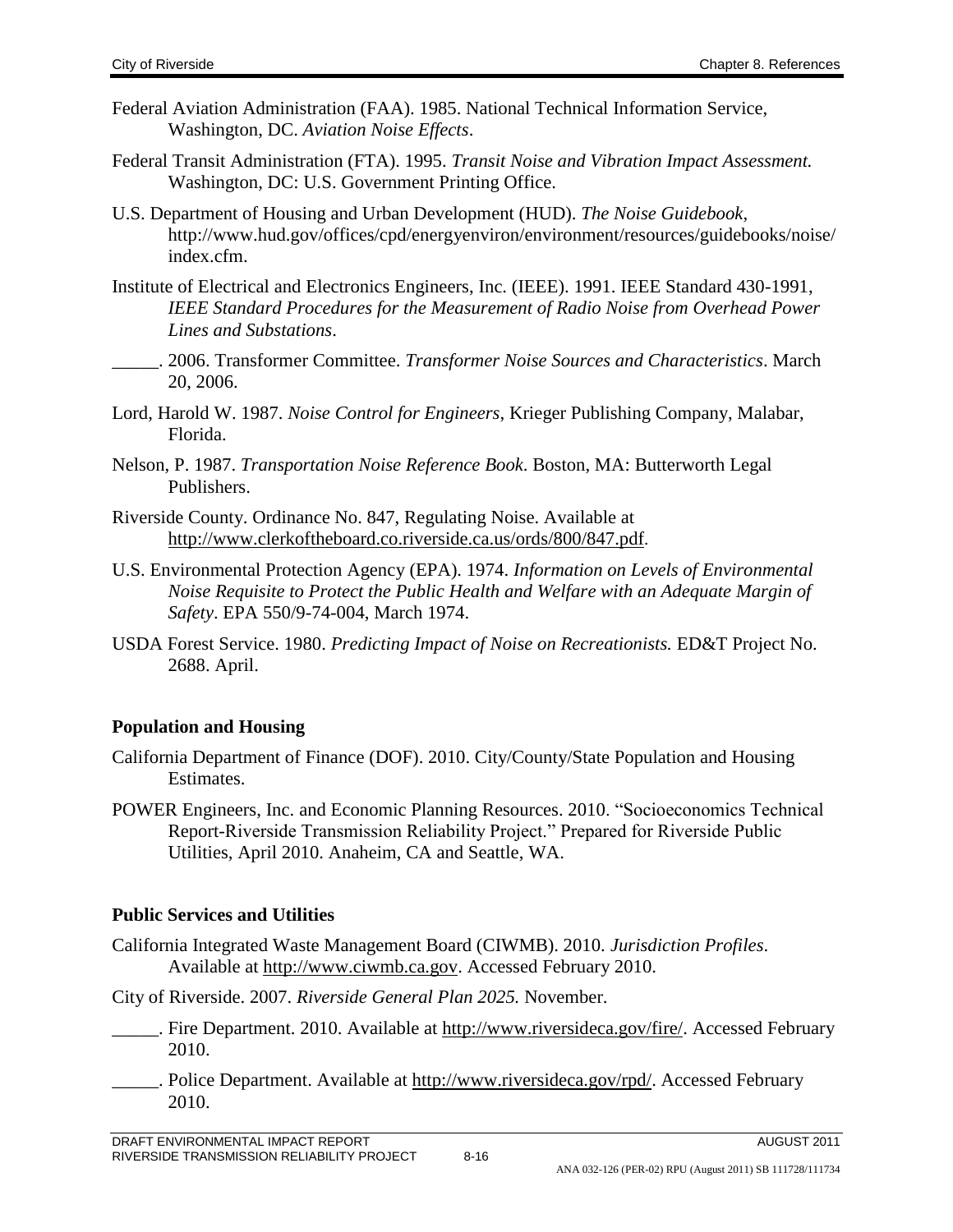- \_\_\_\_\_. Police Department. Strategic Plan 2004-2009. Available at [http://www.riversideca.gov/rpd/AGTF/RPD%20Strategic%20Plan.pdf.](http://www.riversideca.gov/rpd/AGTF/RPD%20Strategic%20Plan.pdf) Accessed February 2010.
- Michael Brandman Associates (MBA). Silverlakes Equestrian Sports Park Draft Environmental Impact Report. October 16, 2008.
- Riverside County. 2008. Riverside County General Plan. Available at [http://www.rctlma.org/genplan/default.aspx.](http://www.rctlma.org/genplan/default.aspx) Accessed August 2009.
- Riverside County Fire Department (RCFD). 2010. Available at [http://www.rvcfire.org/.](http://www.rvcfire.org/) Accessed February 2010.
- Riverside County Integrated Project (RCIP). 2002. General Plan Final Program Environmental Impact Report. State Clearinghouse No. 2002051143. Available at <http://www.tlma.co.riverside.ca.us/genplan/content/eir/volume1.html#4.15.3>.
- Riverside County Office of Education. 2009. Districts. Available at [http://www.rcoe.k12.ca.us/.](http://www.rcoe.k12.ca.us/) Accessed August 2009.
- Riverside County Sheriff's Department. 2010. Available at [http://www.riversidesheriff.org/.](http://www.riversidesheriff.org/) Accessed June, 2010.
- Urban Water Management Planning Act. Available at <http://www.ci.escondido.ca.us/depts/ut/UWMP.pdf>.

### **Recreation**

- Baxter, Ronald J. 2006. Riverside County, Regional Park and Open Space District, Hidden Valley Wildlife Area. Personal communication on May 8, 2006.
- Bee, Natalie. 2007. State of California, The Resources Agency, Department of Parks and Recreation. Personal communication on March 10 and August 1, 2007.
- Brewer, Mark. 2006, 2007. Riverside County Regional Park and Open Space District. Personal communication on April 26, 2006 and April 25, 2007.
- California Department of Fish and Game. Summary of Hunting Regulations & Laws. Available at [http://www.dfg.ca.gov/licensing/pdffiles/2007HuntingDigest-BigGamePages48-](http://www.dfg.ca.gov/licensing/pdffiles/2007HuntingDigest-BigGamePages48-54.pdf) [54.pdf.](http://www.dfg.ca.gov/licensing/pdffiles/2007HuntingDigest-BigGamePages48-54.pdf) Accessed May 25, 2007.
- City of Riverside. Riverside Renaissance Initiative. Available at [http://www.riversideca.gov/pdf2/rivren.pdf.](http://www.riversideca.gov/pdf2/rivren.pdf) Accessed 2007.
- \_\_\_\_\_. 2003. City of Riverside Park and Recreation Master Plan Update.
- \_\_\_\_\_. 2004. City of Riverside Community Parks and Facilities, July. Available at [http://www.riversideca.gov/park\\_rec/PRGuide.pdf.](http://www.riversideca.gov/park_rec/PRGuide.pdf)
- \_\_\_\_\_. 2004. General Plans and Supporting Documents, Environmental Impact Report. November.
- \_\_\_\_\_. 2005. General Plan 2025 Final Program Environmental Impact Report. Available at [http://www.riversideca.gov/planning/genplan2025-2.htm.](http://www.riversideca.gov/planning/genplan2025-2.htm)
	- \_\_\_\_\_. 2007. *Riverside General Plan 2025.* November.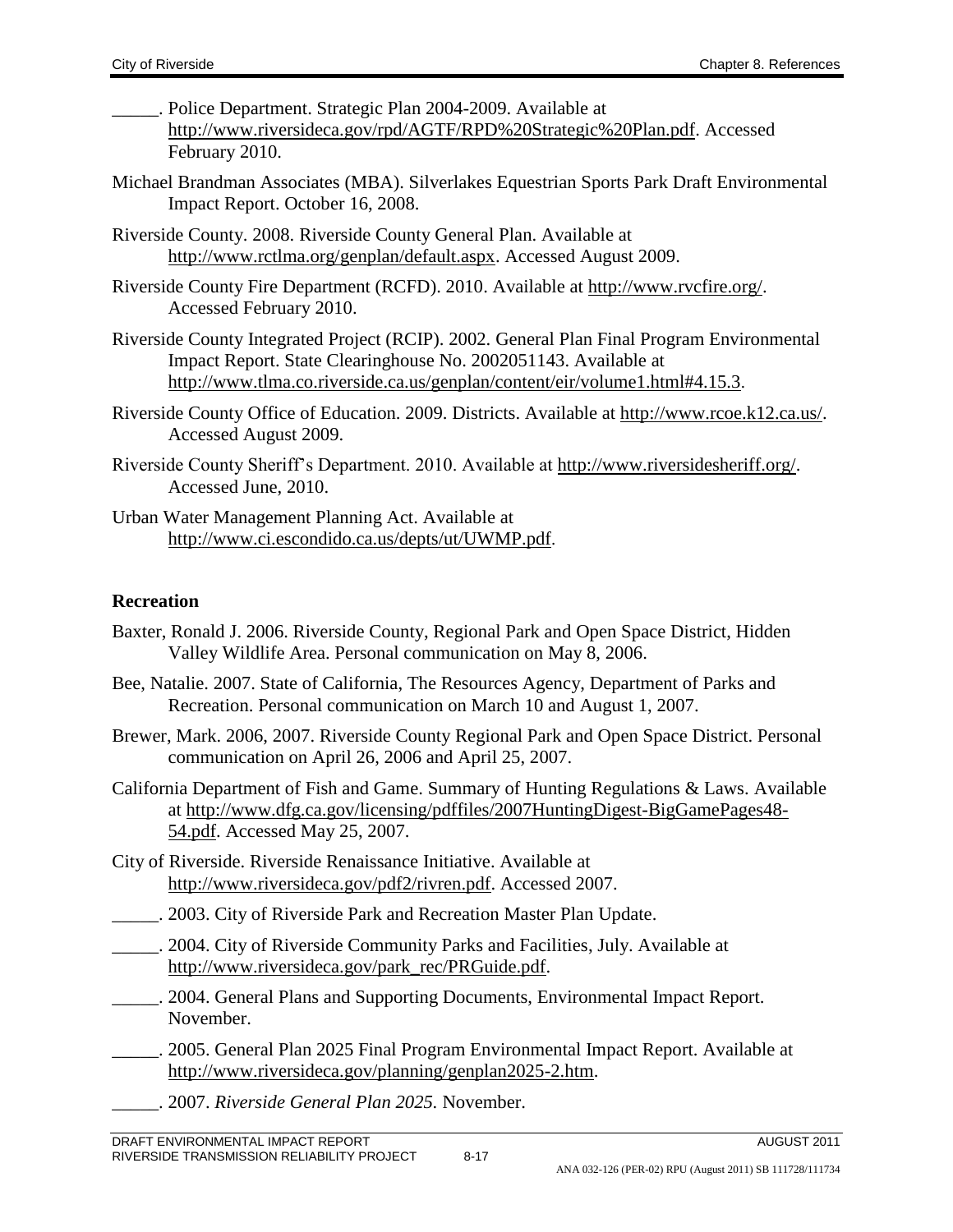County of Riverside. 2003. General Plan, Jurupa Area Plan.

- \_\_\_\_\_. 2003. Riverside County Integrated Project General Plan Final Program Environmental Impact Report (State Clearinghouse No. 20022051143), March. Available at [http://www.rctlma.org/genplan/default.aspx.](http://www.rctlma.org/genplan/default.aspx)
- \_\_\_\_\_. 2003. Riverside County Integrated Project, General Plan. Adopted October 7, 2003. Available at [http://www.rctlma.org/generalplan/index.html.](http://www.rctlma.org/generalplan/index.html)

\_\_\_\_\_. 2006. County Regional Park and Open Space District, Parks Directory. Available at [http://www.riversidecountyparks.org/park-directory/.](http://www.riversidecountyparks.org/park-directory/)

- Guerrero, Frank. 2006. Jurupa Area Recreation and Park District. Personal communication on March 30, 2006.
- Michael Brandman Associates (MBA). 2008. Silverlakes Equestrian Sports Park Draft Environmental Impact Report. October 16, 2008.
- National Park Service. 2006. Juan Bautista de Anza National Historic Trail Guide, October. Available at <http://www.solideas.com/DeAnza/TrailGuide/>.
- Riverside County Integrated Project. 2003. General Plan Final Program, Environmental Impact Report, Volume I. Riverside County, California.
- Rodriguez, Dan. 2006. Jurupa Area Recreation and Park District. Personal communication on March 30, 2006 and April 21, 2006.
- Roman, Sian. 2006. Riverside County, Regional Park and Open Space District. Personal communication on March 28, 2006.
- State of California. The Resources Agency, Department of Parks and Recreation. 6(f)(3) Boundary Maps, Project Numbers: 06-00199, 06-00517, 06-00292, 06-00355, and 06- 00321, Grant Program: Land and Water Conservation Fund (LWCF).

### **Traffic and Transportation**

POWER Engineers, Inc. and KOA Corporation. 2010. "Traffic Technical Report-Riverside Transmission Reliability Project." Prepared for Riverside Public Utilities, April 2010. Anaheim and Ontario, CA.

### **Chapter 4: Cumulative Impacts**

City of Riverside. 2010. Planning Department. November.

Reid, L. M. 1993. Research and cumulative watershed effects General Technical Report PSW-141. Berkeley, Calif.: U.S. Department of Agriculture, Forest Service, Pacific Southwest Research Station. 118 p.

Riverside County Land Information System. 2010. December.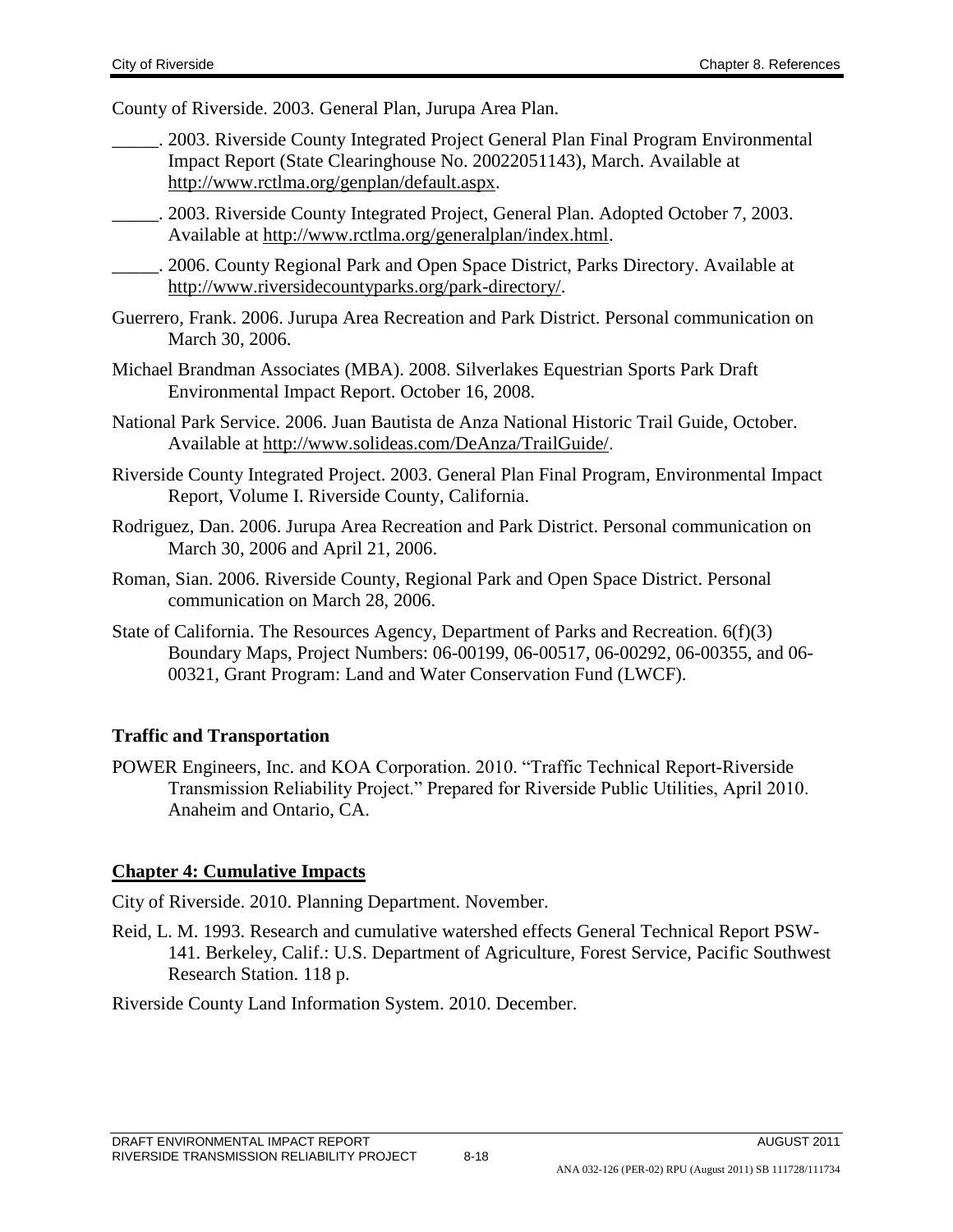#### **Chapter 5: Additional Topics**

- California Department of Finance (DOF). 2010. City/County/State Population and Housing Estimates.
- California Department of Health Services (CDHS). 2002. *An Evaluation of the Possible Risks from Electric and Magnetic Fields from Power Lines, Internal Wiring, Electrical Occupations, and Appliances.* June.
- California Public Utilities Commission (CPUC). 2006. Decision 06-01-042.
- National Institute of Environmental Health Sciences (NIEHS). 1999. *NIEHS Report on Health Effects from Exposures to Power-Frequency Electric and Magnetic Fields*. NIH Publication No. 99-4493.
- National Radiological Protection Board (NRPB). 2001. *Electromagnetic Fields and the Risk of Cancer*, Report of an Advisory Group on Non-ionizing Radiation. Chilton, U.K.

\_\_\_\_\_. 2001. *NRPB Advisory Group on Non-ionizing Radiation Power Frequency Electromagnetic Fields and the Risk of Cancer*. NRPB Press Release, May.

- World Health Organization / International Agency for Research on Cancer (IARC). 2002. *IARC Monographs on the evaluation of carcinogenic risks to humans, Non-ionizing radiation, Part 1: Static and extremely low-frequency (ELF) electric and magnetic fields*. IARCPress, Lyon, France: International Agency for Research on Cancer, Monograph, vol. 80.
- World Health Organization (WHO). 2007. Environmental Health Criteria 238, Extremely Low Frequency Fields.

### **Chapter 6: Project Alternatives**

California Department of Education. 2000. *School Site Selected and Approval Guide*.

- Commonwealth of Virginia Joint Legislative Audit and Review Commission. 2006. *Evaluation of Underground Electric Transmission Lines in Virginia*. p. 57. Available at http://jlarc.virginia.gov/reports/Rpt343.pdf
- Riverside County. 2008. Department of Transportation. Bain Street Regional Trail Map (W.O. No. B80693). October.
- Riverside Public Utilities and POWER Engineers, Inc. 2006. Riverside Transmission Reliability Project Siting Study. Riverside, CA and Anaheim, CA.
- Southern California Edison (SCE). 2010. *Preliminary Geology and Geotechnical Evaluation, Riverside Transmission Reliability Project; Double Circuit 230 kV T/L. Eastern, Western and Van Buren Suggested Routes. Mira Loma – Vista #1 230 kV to Wildlife Substation*. Riverside County, California. Revision 1. June 10, 2010.
- Union Pacific Railroad (UPRR). 2006. Letter from Joan Preble, Manager, Contracts, to Stephen Badgett, Utilities Deputy General Manager/Energy Delivery, City of Riverside, dated September 5, 2006. Subject: Permission to Survey.